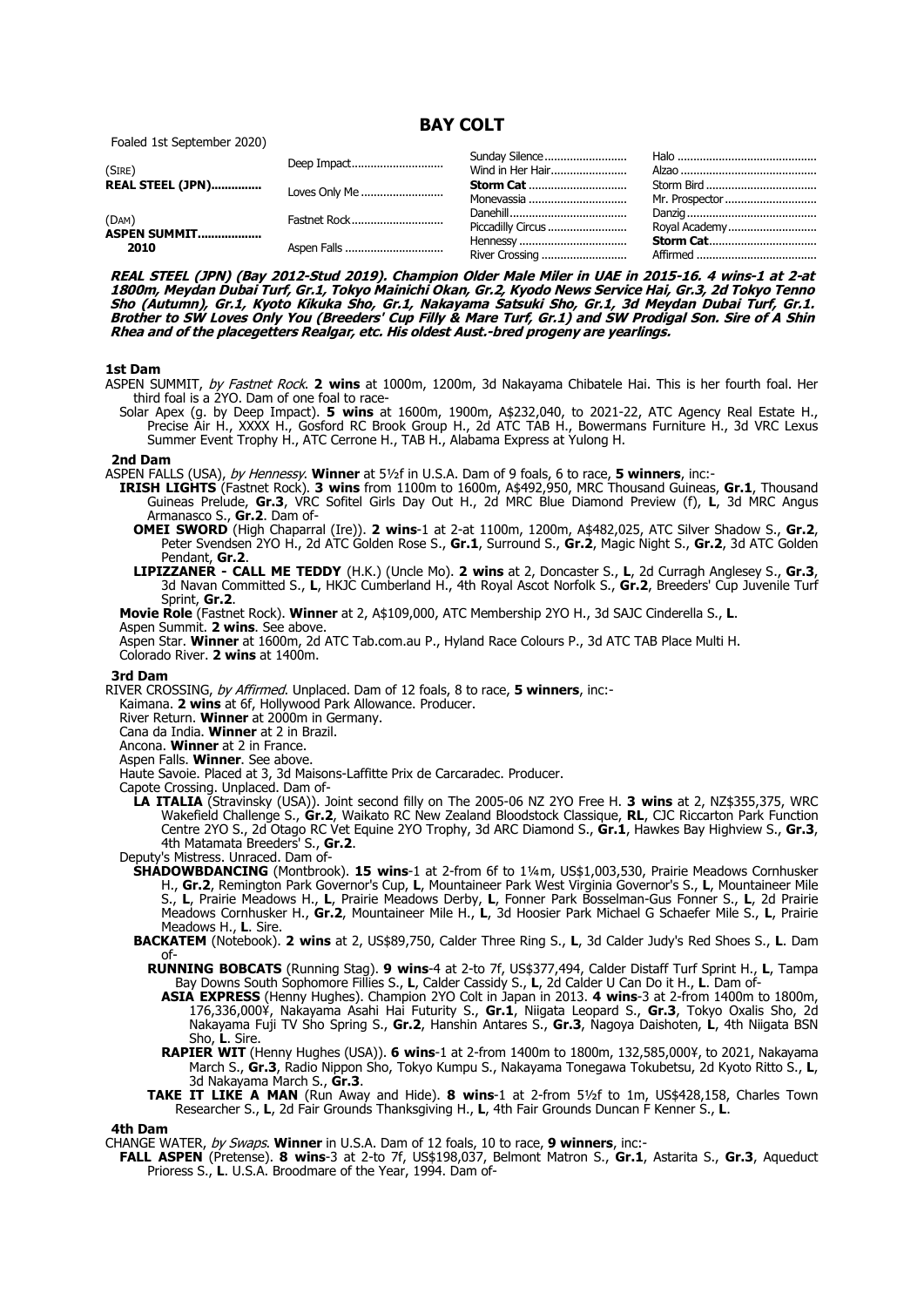**NORTHERN ASPEN** (Northern Dancer). **5 wins** from 1600m to 2000m, US\$253,678 in GB, France and U.S.A, Hollywood Park Gamely H., **Gr.1**, Deauville Prix d'Astarte, **Gr.2**, Santa Anita B Thoughtful S., **L**, 2d Santa Anita Santa Ana H., **Gr.1**, Santa Barbara H., **Gr.1**, Deauville Prix Quincey, **Gr.3**. Dam of-

**CYPRIATA** (Seeking the Gold). **2 wins** at 7f, 8½f, Stampede Park Penny Ridge S., **L**, 3d Stampede Park Lilac H., **L**.

Candace in Aspen. **Winner** at 9f in U.S.A. Dam of-

Hishi Aspen. **3 wins** at 1700m, Hakodate Komaba Tokubetsu. Dam of-

**SASSICAIA** (Bernardini). **4 wins** at 6f, 1m, US\$307,127, Aqueduct Toboggan S., **Gr.3**, 4th Aqueduct Tom Fool H., **Gr.3**, Pimlico Federico Tesio S., **L**. Sire.

Mocdavia. Unraced. Dam of-

Aspen Leaf. **Winner** at 1800m in Japan. Dam of-

**REGINETTA** (French Deputy (USA)). **4 wins**-2 at 2-from 1200m to 1800m, 273,904,000¥, Fukushima Himba S., **Gr.3**, Hanshin Oka Sho, **L**, 2d Sapporo Hokkaido Shimbun Hai Queen S., **L**, 3d Tokyo Fuchu Himba S., **Gr.3**.

Jade Aspen. Unraced. Dam of-

**JADE MASTER** (Master Command). **19 wins** from 1000m to 1650m, US\$202,139 in U.S.A. and Puerto Rico, Camarero Clasico Dia de Los Padres, **L**, 2d Camarero Copa Jose de Diego, **L**.

**MORE ASPEN** (More Than Ready). **2 wins**-1 at 2-at 1450m, 1800m in GB and U.A.E, Meydan Singspiel S., **L**, 3d Meydan Cape Verdi S., **Gr.2**.

Aspen Cat. Unraced. Dam of-

**GERMANICO** (Giacomo). **5 wins** from 1300m to 2000m in Venezuela, Clasico Propietarios La Rinconada, **L**, 3d La Rinconada Clasico Copa de Oro de Venezuela, **L**.

**HAMAS** (Danzig). **5 wins** from 5f to 1m, £152,001, Newmarket July Cup, **Gr.1**, York Duke of York S., **Gr.3**, Newmarket Bentinck S., **L**, 2d Newmarket Hopeful S., **L**, 4th Newcastle Beeswing S., **Gr.3**. Sire.

- **TIMBER COUNTRY** (Woodman). Champion 2YO colt in USA in 1994. **5 wins**-4 at 2-from 6½f to 9½f, US\$1,560,400, Belmont Champagne S., **Gr.1**, Breeders' Cup Juvenile S., **Gr.1**, Pimlico Preakness S., **Gr.1**, Del Mar Balboa S., **Gr.3**, 2d Santa Anita San Felipe S., **Gr.2**, 3d Kentucky Derby, **Gr.1**, Santa Anita San Rafael S., **Gr.2**, Del Mar Futurity, **Gr.2**, 4th Santa Anita Derby, **Gr.1**. Sire.
- **FORT WOOD** (Sadler's Wells). Joint second on The 1993 European 3YO Classification (1900m 2100m). **3 wins** from 2000m to 2200m, US\$322,134, Longchamp Grand Prix de Paris, **Gr.1**, Prix Noailles, **Gr.2**, Saint-Cloud Prix Rieur. Sire.
- **ELLE SEULE** (Exclusive Native). **3 wins** from 1600m to 1800m, US\$95,416, Deauville Prix d'Astarte, **Gr.2**, Longchamp Prix des Tuileries, **L**, 2d Longchamp Prix de l'Opera, **Gr.2**, Prix du Bois, **Gr.3**, 3d Chantilly Prix de Royaumont, **Gr.3**, 4th Saint-Cloud Prix Fille de l'Air, **Gr.3**. Dam of-
	- **ELNADIM** (Danzig). Joint top of The 1997 International 3YO Classification (sprint). Joint Champion 3YO Sprinter in GB in 1997. Champion Older Male Sprinter in GB in 1998. **5 wins** at 6f, £192,295, US\$10,080, Newmarket July Cup, **Gr.1**, Ascot Diadem S., **Gr.2**, Newmarket Hopeful S., **L**, 2d Duke of York S., **Gr.3**, Newmarket NGK Spark Plugs H., 3d Sandown Temple S., **Gr.2**, Keeneland Nureyev S., **L**, 4th Newmarket Challenge S., **Gr.2**. Sire.
	- **MEHTHAAF** (Nureyev). Champion 3YO Filly in England in 1994, Joint top 3YO Miler in Ireland in 1994. **4 wins**-1 at 2-from 6f to 1m, £195,256, 360,000fr., Irish One Thousand Guineas, **Gr.1**, Goodwood Celebration Mile S., **Gr.2**, Newmarket Nell Gwyn S., **Gr.3**, 3d Deauville Prix Jacques Le Marois, **Gr.1**, Longchamp Prix Marcel Boussac, **Gr.1**, Royal Ascot Coronation S., **Gr.1**, York Lowther S., **Gr.2**, 4th Newmarket Champion S., **Gr.1**, The One Thousand Guineas, **Gr.1**. Dam of-

**NAJAH** (Nashwan). Champion 3YO in Italy in 2001 (Int.). **2 wins** at 2000m, 2050m, £10,685, 106,250,014L., Rome Premio Lydia Tesio, **Gr.2**, 2d Leopardstown One Thousand Guineas Trial, **L**.

**Tanaghum** (Darshaan). **Winner** at 1¼m, Newmarket Hyperion Court S., 2d Ascot Harvest S., **L**. Dam of-

- **MATTERHORN** (Raven's Pass). **9 wins** from 1600m to 2000m, £276,434, €38,000, 1,394,600Dhs in GB and U.A.E, Meydan Al Maktoum Challenge Round 3 S., **Gr.1**, Windsor Midsummer S., **L**, Lingfield All-Weather Middle Distance Championships S., Kempton Move Over to Matchbook H., Lingfield Betway H., 2d Leopardstown Boomerang S., **Gr.2**, Chester Huxley S., **Gr.2**, Sandown Brigadier Gerard S., **Gr.3**, Haydock Superior Mile, **Gr.3**, Windsor Winter Hill S., **Gr.3**, 3d Meydan Firebreak S., **Gr.3**, 4th Newmarket Darley S., **Gr.3**.
- **BANGKOK** (Australia). **6 wins** from 1¼m to 10¼f, £313,408, QAR400,400, 1,500,000SAR, to 2021, York S., **Gr.2**, Sandown Classic Trial S., **Gr.3**, Lingfield Winter Derby Trial, **L**-twice, 2d Royal Ascot King Edward VII S., **Gr.2**, York Strensall S., **Gr.3**, Lingfield Quebec S., **L**, Qatar Derby, **L**, 3d Lingfield Winter Derby, **Gr.3**.

**TACTIC** (Sadler's Wells). **3 wins** at 1½m, 1¾m, Curragh Cup, **Gr.3**, York Grand Cup, **L**, 2d Newmarket Bahrain Trophy, **Gr.3**, 4th Goodwood Gordon S., **Gr.3**.

**YAAZY** (Teofilo). **2 wins** at 2200m, 2400m, Saint-Cloud Prix Joubert, **L**, 3d Saint-Cloud Prix de Malleret, **Gr.2**.

**Zahoo** (Nayef). **2 wins**-1 at 2-at 8¼f, 1½m, Newmarket John Taylor Fillies' S., 2d Doncaster Gillies S., **L**. Dam of-

**CONVERGENCE** (Cape Cross). 4 wins-2 at 2-to 71/2f, €134,930, QAR10,000, Leopardstown Ballycorus S., **Gr.3**, Tipperary Canford Cliffs S., **L**, 3d Leopardstown Desmond S., **Gr.3**, Tyros S., **Gr.3**.

Mujarah. Unplaced. Dam of-

- **RIBCHESTER** (Iffraaj (GB)). Equal Leading 3YO Male on the 2016 WTR (Mile). Champion Older Male Miler in Europe in 2017. Champion Older Male Miler in France & GB in 2017. Joint Champion 3YO Male Miler in Europe in 2016. Champion 3YO Miler in France in 2016. **6 wins**-1 at 2-from 1200m to 1600m, £1,588,052, 661,110, US\$60,000, 2,202,000Dhs, Deauville Prix Jacques Le Marois, € **Gr.1**, Royal Ascot Queen Anne S., **Gr.1**, Chantilly Prix du Moulin de Longchamp, **Gr.1**, Newbury Lockinge S., **Gr.1**, Mill Reef S., **Gr.2**, Royal Ascot Jersey S., **Gr.3**, 2d Ascot Queen Elizabeth II S., **Gr.1**-twice, Goodwood Sussex S., **Gr.1**, York Gimcrack S., **Gr.2**, 3d Goodwood Sussex S., **Gr.1**, The Two Thousand Guineas, **Gr.1**, Meydan Dubai Turf, **Gr.1**. Sire.
- Eljohar. **Winner** at 1¼m, 2d Sandown Credit Suisse First Boston Evening S., 3d Ascot Silwood Park Nurseries S. Sire.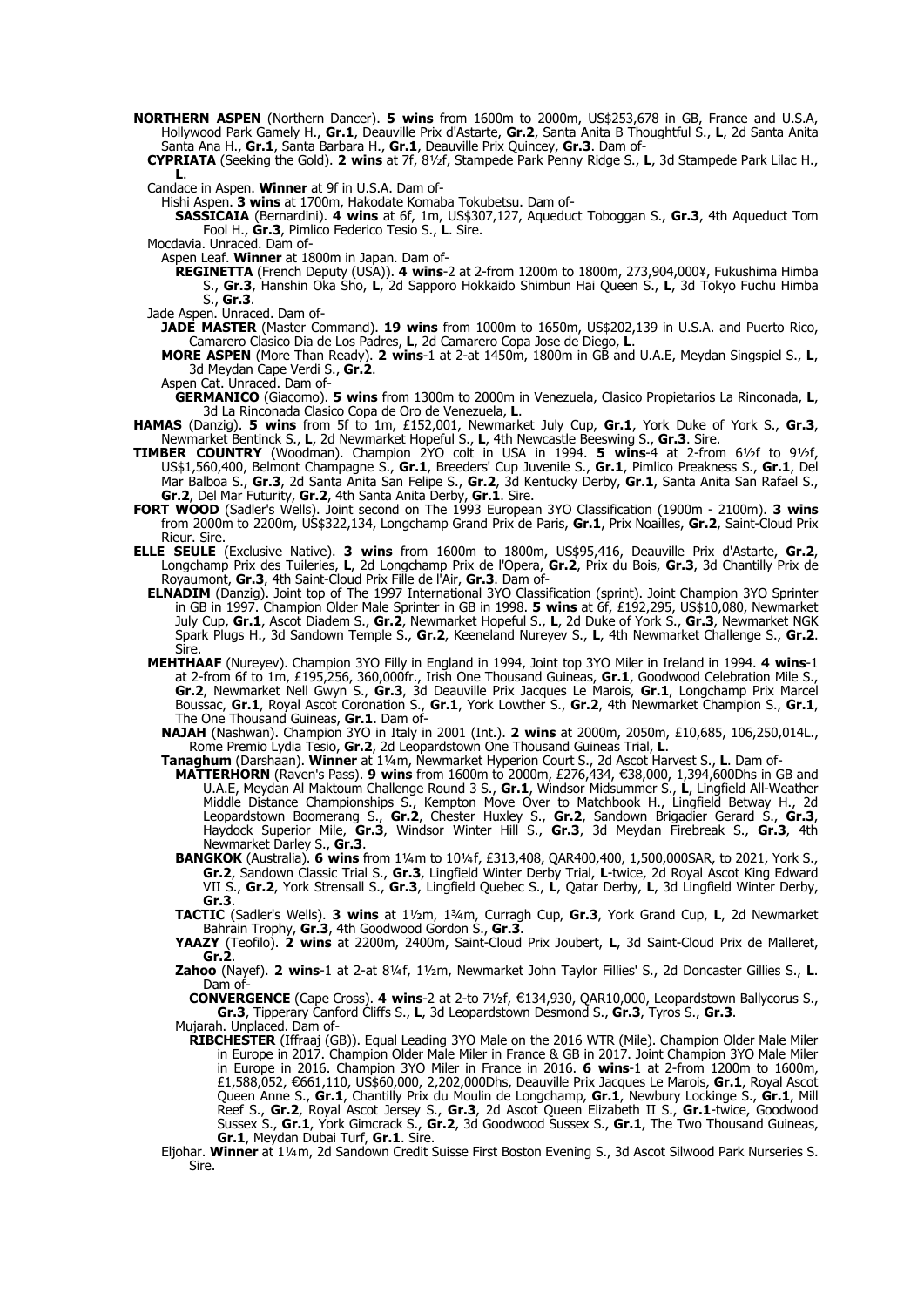- **KHULOOD** (Storm Cat). **3 wins**-2 at 2-at 6f, 7f, Newmarket Nell Gwyn S., **Gr.3**, Oh So Sharp S., **L**, Ascot Gerrard Investment Management 2YO S., 2d York Summer S., **Gr.3**. Dam of-
- **ADOOL** (Teofilo). **2 wins** at 9½f, 1¼m, Gowran Park Hurry Harriet S., **L**, 3d Leopardstown Meld S., **Gr.3**.

**ASHRAAKAT** (Danzig). **3 wins**-1 at 2-at 6f, 7f, Doncaster Sceptre S., **L**, 2d Newmarket Nell Gwyn S., **Gr.3**.

- **Museeb** (Danzig). **4 wins** from 6f to 8½f, £24,916, US\$171,761 in GB and U.S.A, Doncaster Stanleybet 3YO S., 2d Newmarket King Charles II S., **L**. Sire.
- Jawlaat. **3 wins**-1 at 2-at 6f, York Webster's Green Label Best H. Dam of-

**Khulan** (Bahri). **Winner** at 2, Newmarket Princess 2YO S., 2d York Lowther S., **Gr.2**. Dam of-

Miswadah. **Winner** at 7f in GB. Dam of-

**INTENSE LIFE** (Intense Focus). 9 wins-2 at 2-at 1000m, 1200m, €126,353, to 2021, Milan Premio Omenoni, **L**, Naples Gran Premio Citta di Napoli, **L**.

Only Seule. **Winner** at 2, Deauville Prix des Roches. Dam of-

- **OCCUPANDISTE** (Kaldoun). Champion Older Female Miler in France in 1997. **6 wins**-2 at 2-from 1300m to 1600m, Deauville Prix Maurice de Gheest, **Gr.1**, Longchamp Prix de la Foret, **Gr.1**, Prix de la Porte Maillot, **Gr.3**, Prix des Reservoirs, **Gr.3**, 2d Longchamp Prix Casimir Delamarre, **L**, 3d Saint-Cloud Prix Coronation, **L**, 4th Longchamp Prix de la Grotte, **Gr.3**. Dam of-
	- **MONDIALISTE** (Galileo). **5 wins** from 1600m to 2000m, £155,975, €81,270, US\$1,495,140, Woodbine Mile S., **Gr.1**, Arlington Million S., **Gr.1**, York Strensall S., **Gr.3**, Pontefract Pomfret S., **L**, Saint-Cloud Prix Carvin, 2d Breeders' Cup Mile, **Gr.1**, York S., **Gr.2**-twice, 3d Chantilly Prix Jean Prat, **Gr.1**, Newmarket Earl of Sefton S., **Gr.3**, Saint-Cloud Prix Altipan, **L**, Ascot Paradise S., **L**, 4th Woodbine Mile S., **Gr.1**. Sire.
	- IMPRESSIONNANTE (Danehill (USA)). 3 wins-1 at 2-at 1400m, 1600m, €253,990, Chantilly Prix de Sandringham, **Gr.2**, Prix de la Mare Aux Oiseaux, Maisons-Laffitte Prix Nubienne, 2d Longchamp Poule d'Essai des Pouliches, **Gr.1**, Deauville Prix d'Astarte, **Gr.1**. Dam of-
	- **INTELLO** (Galileo (Ire)). Champion 3YO in France in 2013 (Int.). **6 wins**-2 at 2-from 1600m to 2100m, £20,983, 1,646,185, Chantilly Prix du Jockey Club, € **Gr.1**, Longchamp Prix du Prince d'Orange, **Gr.3**, Maisons-Laffitte Prix Messidor, **Gr.3**, Newmarket Feilden S., **L**, Longchamp Prix de la Montagne Sainte-Genevieve, Maisons-Laffitte Prix Coaraze, 3d Longchamp Prix de l'Arc de Triomphe, **Gr.1**, Deauville Prix Jacques Le Marois, **Gr.1**, Longchamp Poule d'Essai des Poulains, **Gr.1**. Sire.
	- **ONLY ANSWER** (Green Desert). **5 wins** to 1200m, €179,700, Longchamp Prix du Petit Couvert, Gr.3, Prix de Saint-Georges, **Gr.3**, Deauville Prix du Cercle, **L**, 3d Deauville Prix de Ris-Orangis, **Gr.3**.
	- **PLANETAIRE** (Galileo (Ire)). 2 wins at 1800m, 2000m, €85,800, US\$265, Clairefontaine Prix Pelleas, L, 3d La Coupe de Maisons-Laffitte, **Gr.3**. Sire.
	- Desertiste. **2 wins** at 1000m, 1750m in France. Dam of-

**SASPARELLA** (Shamardal (USA)). 2 wins at 2, €75,500, Chantilly Prix Eclipse, Gr.3, Deauville Prix de Lisieux, 2d Maisons-Laffitte Prix de Saint-Cyr, **L**, 4th Deauville Prix du Calvados, **Gr.3**.

**KALAHARA** (Frankel). 2 wins at 2, €76,500, ParisLongchamp Prix d'Arenberg, Gr.3, Deauville Prix Indeauville, 3d Chantilly Criterium de Maisons-Laffitte, **Gr.2**, Prix Ronde de Nuit, **L**.

**ONLY GREEN** (Green Desert). 3 wins at 1400m, 1500m, €96,550, US\$30,000, Longchamp Prix du Pont-Neuf, **L**, 3d Maisons-Laffitte Prix Imprudence, **Gr.3**. Dam of-

- **SHAMAN** (Shamardal (USA)). **5 wins**-2 at 2-from 1400m to 2000m, £14,492, €597,074, ParisLongchamp Prix d'Harcourt, **Gr.2**, Prix La Force, **Gr.3**, Saint-Cloud Prix Omnium II, **L**, 2d Deauville Prix Jacques Le Marois, **Gr.1**, ParisLongchamp Poule d'Essai des Poulains, **Gr.1**, 3d Chantilly Prix Ganay, **Gr.1**, ParisLongchamp Prix Daniel Wildenstein, **Gr.2**, Longchamp Prix des Chenes, **Gr.3**.
- **GREEN SWEET** (Smart Strike). **3 wins**-1 at 2-at 1600m, 2000m, €73,300, A\$209,975, Saint-Cloud Prix Omnium II, **L**, Albury Gold Cup, **L**.

Solosole. Unraced. Dam of-

Okalea. **Winner** at 2400m in France. Dam of-

**MENEAS** (American Post). 10 wins-3 at 2-from 1200m to 2100m, €174,050, Deauville Criterium du Fonds Europeen de l'Elevage, **L**, Prix de Saon.

Toujours Elle. Unplaced. Dam of-

- **TOTO LE HEROS** (Saumarez). **4 wins**-1 at 2-from 1600m to 2000m, Rome Premio Botticelli, **L**, Premio Michelangelo.
- Tamgeed. Placed at 2 in GB. Dam of-

Dixie Raquel. **2 wins** at 1300m, 1400m in Peru. Dam of-

- **MAZARIN** (Buenos Dias). **7 wins**-2 at 2-from 1200m to 2400m to 2021-22 in Peru, Monterrico Clasico Postin, **Gr.2**, Clasico Enrique Meiggs, **Gr.2**, Clasico Gustavo Prado Heudebert, **Gr.3**, 2d Monterrico Clasico Claudio Fernández Concha, **Gr.3**, Clasico Coronel Francisco Bolognesi, **L**, 3d Monterrico Clasico Baldomero Aspíllaga, **Gr.3**, Clasico Laredo, **L**.
- Beautiful Reward. Placed at 2 in GB. Dam of-

**GOLIATH** (Darci Brahma). **8 wins** from 1200m to 1800m, S\$499,835, Singapore TC Marsiling Classic S., **L**, 2d Singapore TC New Year Cup, **L**.

Duja. Unraced Sire.

- **COLORADO DANCER** (Shareef Dancer). **3 wins** from 2100m to 2700m, US\$191,997, Deauville Prix de Pomone, **Gr.2**, Evry Prix Minerve, **Gr.3**, 2d Longchamp Prix de Malleret, **Gr.2**, 3d Longchamp Prix Vermeille, **Gr.1**, Santa Anita Yellow Ribbon S., **Gr.1**, 4th Hollywood Park Matriarch S., **Gr.1**. Dam of-
	- **DUBAI MILLENNIUM** (Seeking the Gold). Head of The 2000 International 4YO+ Classification. Joint top of The 1999 International 3YO Classification (mile). Horse of the Year & Champion Older Male in UAE in 2000. Joint Champion 3YO Miler in GB in 1999. Champion Older Male in GB in 2000 (Int.). **9 wins**-1 at 2-from 1600m to 2000m, £382,581, 1,300,000fr., 13,386,000Dhs in GB, France and U.A.E, Nad al Sheba Dubai World Cup, **Gr.1**, Ascot Queen Elizabeth II S., **Gr.1**, Royal Ascot Prince of Wales's S., **Gr.1**, Deauville Prix Jacques Le Marois, **Gr.1**, Maisons-Laffitte Prix Eugene Adam, **Gr.2**, Goodwood Predominate S., **L**, Nad al Sheba HH Sheikh Maktoum al Maktoum Challenge S. No.3, **L**, Doncaster Doncaster Racecourse Sponsership Club Conditions S. Sire.

**Denver County** (Mr. Prospector). **Winner** at 2000m, 3d Longchamp Prix Greffulhe, **Gr.2**. Sire. Chaquiras. Unraced. Dam of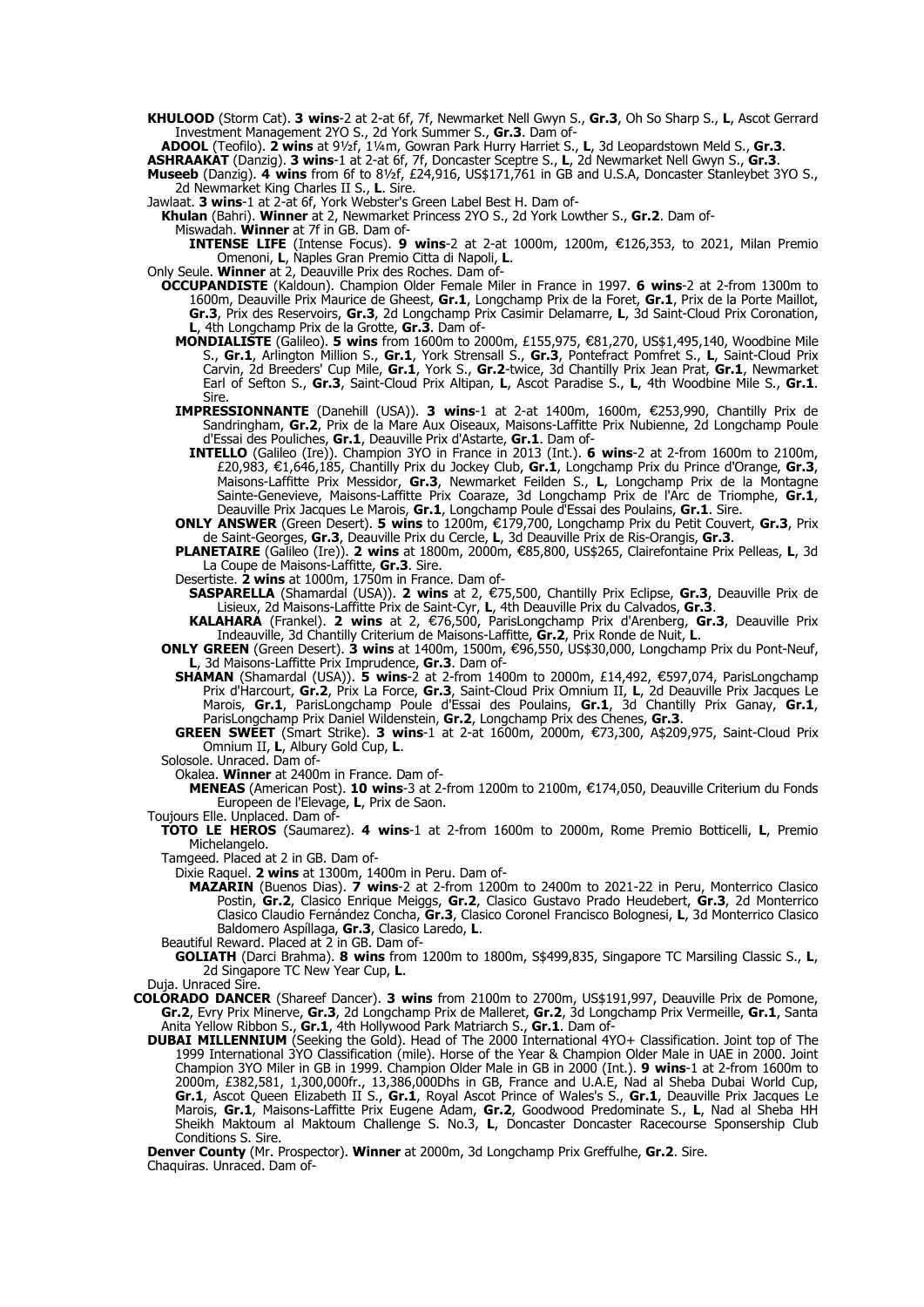**THREADING** (Exceed and Excel). **3 wins**-2 at 2-at 6f, 1m, £321,308, York Lowther S., **Gr.2**, Michael Seely Memorial S., **L**, Goodwood Markel Insurance 2YO Fillies' S., 2d Royal Ascot Coronation S., **Gr.1**, 3d Goodwood Foundation S., **L**, 4th Haydock Superior Mile, **Gr.3**.

Dubai Sunrise. Unraced. Dam of-

**DEE EX BEE** (Farhh). 4 wins-2 at 2-from 7f to 16¼f, £802,969, €117,870, 19,268Dhs, Sandown Henry II S., **Gr.3**, 2d The Derby, **Gr.1**, Royal Ascot Gold Cup, **Gr.1**, Goodwood Cup, **Gr.1**.

**BIANCONI** (Danzig). Champion 3YO Sprinter in Ireland in 1998. **3 wins** at 5¾f, 6f, £80,439, Ascot Diadem S., **Gr.2**, Leopardstown Cantrell & Crowley Co-Operative H., 2d Leopardstown Phoenix Sprint S., **Gr.3**, 4th Irish Two Thousand Guineas, **Gr.1**, Curragh Greenlands S., **Gr.3**. Sire.

**MAZZACANO** (Alleged). **3 wins** at 1½m, 21f, US\$91,142, Goodwood Cup, **Gr.3**, 2d Royal Ascot Gold Cup, **Gr.1**, Ascot Sagaro S., **Gr.3**, 3d Yorkshire Cup, **Gr.2**.

**PRINCE OF THIEVES** (Hansel). **2 wins**-1 at 2-at 1m, 8½f, US\$368,474, Santa Anita Santa Catalina S., **L**, 3d Churchill Downs Kentucky Derby, **Gr.1**.

Sheroog. **Winner** at 1m, Newmarket Stanley House S. Dam of-

- **KABOOL** (Groom Dancer (USA)). **5 wins**-1 at 2-from 1400m to 2000m, £48,640, 1,370,000fr., HK\$470,000, 366,000Dhs, Longchamp Prix du Rond-Point, **Gr.2**, Deauville Prix Guillaume d'Ornano, **Gr.2**, Maisons-Laffitte Prix Daphnis, **Gr.3**, 2d Deauville Prix Messidor, **Gr.3**, Goodwood Select S., **Gr.3**, 3d Newmarket Champion S., **Gr.1**, Longchamp Prix Dollar, **Gr.2**, Deauville Prix Gontaut-Biron, **Gr.3**. Sire.
- **SHARAF KABEER** (Machiavellian). **8 wins** from 1800m to 2800m in GB, Bahrain and U.A.E, Goodwood March S., **L**, 3d Newmarket Godolphin S., **L**. Sire.

Gorband. Unplaced. Dam of-

- **EUROPA POINT** (Rock of Gibraltar). **9 wins** from 1400m to 2000m, R2,335,650, Turffontein Champions Challenge, **Gr.1**, Empress Club S., **Gr.1**, Acacia H., **Gr.3**, Citizen Racing Express H., Price n Pride H., Full Spectrum Mobility H., Vaal Computaform Express H., 2d Turffontein Sojo H., 3d Vaal Play Soccer 6 H.
- **HARBOUR WATCH** (Acclamation). Joint third top colt on The 2011 European 2YO Free H. **3 wins** at 2, Goodwood Richmond S., **Gr.2**, Newmarket Earl of Euston 2YO S. Sire.

Martinelli. **Winner** at 1400m in South Africa, 3d Leopardstown Irish Fax & Communications 2YO S. Sire.

Aspen Leaves. Raced once. Dam of-

**Agenda** (Sadler's Wells). **Winner** at 1¼m, Curragh Today FM S., 3d Curragh Finale S., **L**. Dam of-

**AGNES** (Planteur). Champion Older Female Stayer in Italy in 2020. **3 wins** from 1600m to 2400m, €109,310 in France and Italy, Rome Premio Archidamia, **L**, 2d Milan St Leger Italiano, **Gr.3**.

Hinton Wells. Unraced Sire.

Dance of Leaves. Unraced. Dam of-

**MEDAALY** (Highest Honor). **3 wins** at 2, £106,904, Doncaster Racing Post Trophy, **Gr.1**, Sandown Charterhouse 2YO S., Doncaster Silverdale 2YO S. Sire.

**CHARNWOOD FOREST** (Warning). **4 wins** at 7f, 1m, £248,072, Newmarket Challenge S., **Gr.2**, Royal Ascot Queen Anne S., **Gr.2**, York Manchester-Singapore S., Newmarket Granby S., 2d Goodwood Sussex S., **Gr.1**, Newbury Lockinge S., **Gr.1**, Royal Ascot St James's Palace S., **Gr.1**, 4th Ascot Queen Elizabeth II S., **Gr.1**. Sire.

Laurelling. Placed at 3 in France. Dam of-

**LAURE ME IN** (Ad Valorem (USA)). **8 wins** from 1400m to 2000m, A\$670,425, to 2021-22, Scone Cup, **L**, 2d ATC Cup, **L**.

Autumn Melody. Unplaced. Dam of-

**GIOVANNI** (Admire Moon). **6 wins** from 1400m to 1900m, 92,938,000¥, Tokyo Shimotsuki S., **L**, 3d Kyoto Ritto S., **L**.

Desired. Unraced. Dam of-

**DESIDERATUM** (Darshaan). 4 wins at 2000m, 2400m, €215,300, Longchamp Prix du Lys, Gr.3, Prix de l'Avre, **L**, Prix des Marronniers, 2d Longchamp Grand Prix de Paris, **Gr.1**. Sire.

**POET LAUREATE** (Highest Honor). 2 wins at 2000m, 2500m, €84,300, Deauville Prix de Reux, L, 2d Grand Prix de Deauville, **Gr.2**.

Heart's Content. **2 wins** at 2400m in France. Dam of-

**HEARTILY** (Dubawi). **3 wins** at 2200m, 2400m in France and Germany, Hannover Grosser Preis Jungheinrich Gabelstapler, **L**, 2d Baden-Baden T von Zastrow Stutenpreis, **Gr.3**.

Gulf Breeze. Unraced. Dam of-

**FRESNAYE** (Western Winter). **6 wins** from 1200m to 2200m, R967,900, Kenilworth Victress S., **Gr.3**, 2d Kenilworth Final Fling S., **Gr.3**, 3d Kenilworth Cape Fillies Guineas, **Gr.1**, Paddock S., **Gr.1**.

**Paintbrush** (Bold Hour). **3 wins**-2 at 2, 3d Aqueduct Rare Perfume S., **L**. Dam of-

She's a Talent. **Winner** at 2 in U.S.A. Dam of-

- **SHE'S TOPS** (Capote). **4 wins**-1 at 2, US\$200,880, Hollywood Park Railbird S., **Gr.2**, 3d Del Mar Rancho Bernardo H., **Gr.3**, Sorrento S., **Gr.3**, Hollywood Park Eloquent H., **L**, Turfway Park Likely Exchange S., **L**. Dam of-
- **DIXIE UNION** (Dixieland Band). Joint second on The 2000 International 3YO Classification (sprint). **7 wins**-4 at 2-from 5f to 9f, US\$1,233,190, Santa Anita Malibu S., **Gr.1**, Monmouth Haskell Invitational H., **Gr.1**, Santa Anita Norfolk S., **Gr.2**, Del Mar Best Pal S., **Gr.3**, Hollywood Juvenile Championship S., **Gr.3**, 2d Del Mar Futurity, **Gr.2**, Hollywood Park Affirmed H., **Gr.3**, Lazaro S Barrera Memorial S., **L**, 4th Saratoga Travers S., **Gr.1**. Sire.

Dome. Unraced Sire.

**EARLY COLONY** (Pleasant Colony). **3 wins**, US\$166,500, Del Mar Relaunch H., **L**, 3d Santa Anita Oak Tree Derby, **Gr.2**.

Impertinent Lady. **2 wins**-1 at 2- in U.S.A. Dam of-

Pert Lady. **Winner** at 1m in U.S.A. Dam of-

**ZAVATA** (Phone Trick). **5 wins**-3 at 2-to 6½f, US\$346,533, Saratoga Special S., **Gr.2**, Saratoga Amsterdam S., **Gr.2**, Belmont Tremont S., **Gr.3**, 2d Churchill Downs Three Chimneys Juvenile S., **L**, 3d Saratoga Hopeful S., **Gr.1**. Sire.

Rateeba. **Winner** at 1m in U.S.A. Dam of-

**I SPENT IT** (Super Saver). **2 wins** at 2, US\$347,640, Saratoga Special S., **Gr.2**, 2d Saratoga Hopeful S., **Gr.1**. Sire.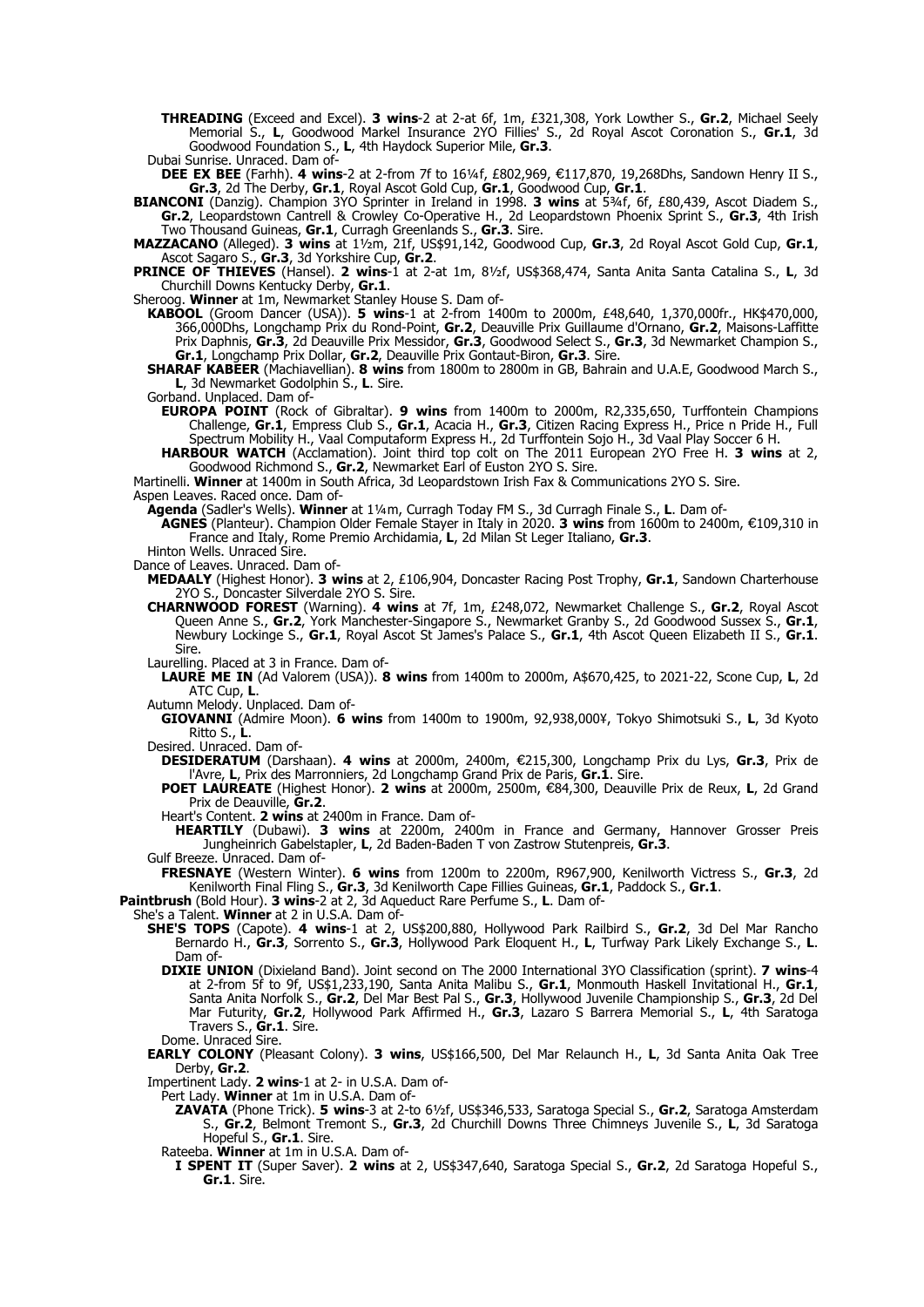Featured Performer. **2 wins** at 6½f in U.S.A. Dam of-

Magical Mia. Raced twice. Dam of-

**GRAND LUWEGEE** (El Corredor). **8 wins** from 5f to 9f, US\$499,750, to 2021, Fair Grounds Louisiana Champions Day Classic S., **L**-twice, Delta Downs Premier Night Championship S., **L**.

Indy Talent. **Winner** at 8½f in U.S.A. Sire.

He's Tops. Placed in U.S.A. Sire.

Artistic. Raced once. Dam of-

- Lady Renaissance. **2 wins** at 1700m, 1800m in France and U.S.A, 2d Deauville Prix de Coupesarte. Dam of-**THERAPIST** (Freud). **9 wins**-3 at 2-from 6f to 1m, US\$768,865, Belmont Elusive Quality S., **L**, 3d Gulfstream
	- Park Palm Beach S., **Gr.3**.

**FRESCO** (Freud). **Winner** at 8½f, US\$125,350, Saratoga New York Stallion Series S. (3yof), **L**, 4th Saratoga New York Stallion Series S. (3YO), **L**.

**McCracken** (Pretense). **Winner**, 3d Belmont Futurity S., **Gr.1**. Sire.

Allen's Prospect. **3 wins** at 6f in U.S.A. Sire.

Tower Falls. **2 wins**-1 at 2- in U.S.A.

Celebrity Guest. **2 wins**-1 at 2- in U.S.A. Dam of-

Guest Card. **Winner** at 6f in U.S.A. Dam of-

**FRADIN** (Gem Master). **5 wins** in Argentina, San Isidro Handicap Macon, **L**, 3d San Isidro Clasico America, **Gr.2**. **NETIÑO** (Gem Master). **5 wins** from 1400m to 2000m in Argentina, San Isidro Clasico Orange, **L**, Handicap Druid - 51º Aniv. Asociacion Co Operativa. Sire.

Bold and Game. **Winner** at 2 in U.S.A. Producer.

Brackish. **Winner** at 1m in U.S.A. Dam of-

**VALSES POUR MOI** (Gate Dancer). **5 wins**-1 at 2-from 1600m to 2000m in France and U.S.A, Toulouse Prix Caravelle, **L**, 2d Agen-Le Passage Grand Prix Inter-Regional des 3 Ans, **L**.

**MERZOUK** (Theatrical). **2 wins** at 2400m, Longchamp Prix Frederic de Lagrange, **L**, 2d Derby Italiano, **Gr.1**. Sire.

**PACIFIC WEST** (Gone West). **11 wins**, US\$214,198, Turfway Park Marfa H., **L**, 2d Keeneland Phoenix H., **L**.

Ball's Bluff. **2 wins** at 6½f in U.S.A. Sire.

Wind River. **2 wins** at 6f in U.S.A. Dam of-

Spring Water. **Winner** at 5½f in U.S.A. Dam of-

**ALEXANDRIA** (Constitution). **5 wins**-4 at 2-from 4½f to 8½f, US\$261,945, to 2021, Thistledown Miss Ohio S., **L**, 3d Churchill Downs Pocahontas S., **Gr.3**.

Jenny Lake. **2 wins** at 6½f, 7f, Churchill Downs Allowance. Dam of-

Pine Shelter. **Winner** at 1m, US\$87,800 in U.S.A. Dam of-

**ROY'S REVENGE** (League of Nations). **8 wins** from 1300m to 2400m in Venezuela, La Rinconada Clasico Presidente de la Republica, **L**, Clasico Jose Maria Vargas, **L**.

**IVANA VALENTINA** (Vacation). **4 wins**-1 at 2-from 1100m to 1600m in Venezuela, La Rinconada Clasico Senegal, **L**, 2d La Rinconada Clasico Asamblea Nacional, **L**.

**DIEGO RAMÓN** (Thunder Ridge). **3 wins**-1 at 2-from 1200m to 1600m in Venezuela, La Rinconada G.P. Unicria (3YOc), **L**, Clasico Victoreado, **L**.

Shallows. Placed in U.S.A. Dam of-

Ms. Waki Talkin. Raced once. Dam of-

Saint Misbehavin'. Unraced. Dam of-

- **MISCHIEF MAKER** (Cape Town). **5 wins** from 1m to 8½f, US\$267,617, Aqueduct Swirlaway S., **L**, 3d Belmont Princess Dixie S., **L**. Dam of-
	- **MAKINGCENTS** (Goldencents). **3 wins** at 1m, 9f, US\$199,305, Saratoga Fleet Indian S., **L**, 3d Belmont Empire Distaff H., **L**.

Forlen. **Winner** in U.S.A.

Sweet Cielo. Unraced. Dam of-

**TSURUMARU TSUYOSHI** (Symboli Rudolf). **5 wins** from 1400m to 2400m, Kyoto Daishoten, **L**, Hanshin Asahi Challenge Cup, **L**.

Existentialist. Unraced. Dam of-

**YOUBETTERBELIEVEIT** (Kris S). **3 wins**-2 at 2-at 6f, 7f, US\$138,551, Laurel Kattegat's Pride S., **L**, 4th Aqueduct Correction H., **L**.

Gone Hollywood. **3 wins** at 6½f, US\$88,925, Santa Anita Allowance 4YO+. Sire.

Exit Victorious. Unraced. Dam of-

**VICTOR WILD** (Offlee Wild). **12 wins** to 1200m in Argentina, La Plata Clasico Onesto Puente, **L**, 2d La Plata Clasico General Manuel Belgrano, **Gr.2**.

**5th Dam**

PORTAGE, by War Admiral. **Winner** in U.S.A. Dam of 10 foals, all raced, **9 winners**-

**BLACK MOUNTAIN** (Tudor Minstrel). **13 wins**-4 at 2, US\$124,094, Aqueduct Swift S., Gr.3, Monmouth Select H., Gr.3, 2d Aqueduct Futurity S., Gr.1, 3d Garden State Cherry Hill H., Gr.3, Delaware Valley S., L, Monmouth Rumson H., L. Sire.

**WYOMING WILDCAT** (Gallant Man). **13 wins**-1 at 2, US\$127,332, Garden State Delaware Valley H., Gr.3.

**RAINY LAKE** (Royal Charger). **11 wins**-2 at 2, US\$126,804, Hialeah Palm Beach H., Gr.3, 2d Belmont Saranac H., Gr.2, Hialeah Royal Palm H., Gr.3, Hibiscus S., Gr.3, Monmouth Select H., Gr.3, Jamaica Paumonok H., Gr.3. Sire.

**PACK TRIP** (My Babu). **11 wins**-2 at 2, US\$120,928, Aqueduct Fall Highweight H., Gr.3, 2d Hialeah Hibiscus S., Gr.3, Latonia Inaugural H., L, 3d Aqueduct Futurity S., Gr.1. Sire.

Float Trip. **3 wins**-1 at 2- in U.S.A.

Teton Song. **2 wins**-1 at 2- in U.S.A. Dam of-

Montgomery. **4 wins** in U.S.A. Dam of-

Butyouneverknow. Unplaced. Dam of-

**GRAN UNION** (Santón). **7 wins**-2 at 2-to 1200m in Venezuela, La Rinconada Clasico Uniproca, **L**.

**MYRALEE S** (Sejm). **3 wins**-1 at 2- in Puerto Rico, El Comandante Clasico Ano Nuevo, **L**, Clasico Eduardo Cautino Insua, **L**.

Blue Canoe. **Winner** in U.S.A. Dam of-

**WILDWOOK** (Sir Gaylord). **4 wins**-2 at 2, Saratoga Adirondack S., Gr.2. Dam of-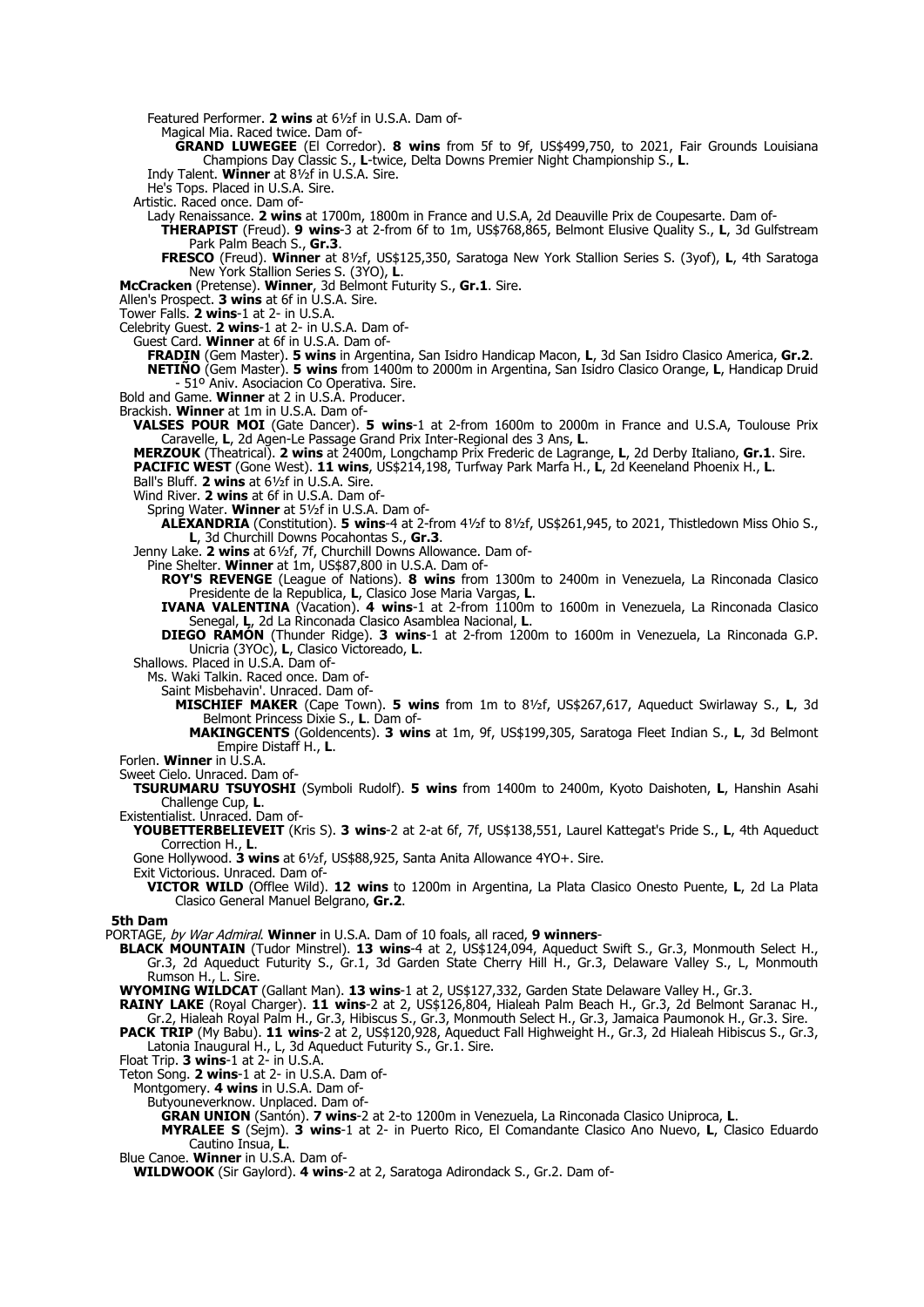**LARAMIE TRAIL** (Swaps). **5 wins**-1 at 2, US\$112,274, Aqueduct Gotham S., **Gr.2**, Bay Shore S., **Gr.3**, 2d Aqueduct Withers S., **Gr.2**, Swift S., **Gr.3**. Sire.

**Western Wind** (Gallant Man). **5 wins**-1 at 2, US\$92,356, 3d Belmont Futurity S., **Gr.1**. Sire.

Gustavia. **5 wins**, US\$97,414 in U.S.A. Dam of-

**WHITE CORNERS** (Caro). **4 wins**, Keeneland Appalachian S., **L**, 3d Keeneland Palisades S., **L**. Dam of-Red Table. Unplaced. Dam of-

**CONTROL SEEKER** (Sought After). **10 wins**-1 at 2-from 5½f to 9f, US\$377,838, Fresno Bull Dog H., **L**, 2d Golden Gate All American S., **Gr.3**.

My Wild Flower. 2 wins-1 at 2- in GB and U.S.A. Dam of-

**BLUMENBLATT** (Admire Vega). **8 wins** from 1400m to 1800m, 349,536,000¥, Kyoto Mile Championship, **Gr.1**, Tokyo Fuchu Himba S., **Gr.3**, Oro Cup, **L**, Hakushu S., Kyoto Ikaruga S., Sapporo Okurayama Tokubetsu, Kyoto Yaguruma Sho, 2d Sankei Sports Hai Hanshin Himba Tokubetsu, **Gr.2**, 3d Hanshin Cup, **L**, Tokyo Victoria Mile, **L**, Nakayama Flower Cup, **L**, 4th Kyoto Himba S., **Gr.3**. Dam of-

**VOLLER BLUTE** (Epiphaneia). **2 wins**-1 at 2-at 1400m, 1600m to 2022, Chukyo Kobai S., **L**.

**JOYFUL HEART** (Sakura Bakushin O). **9 wins** to 1400m, 172,698,000¥, Kyoto Enif S., **L**, Asahikawa Hokkaido Sprint Cup, **L**.

Heecha. Unplaced. Dam of-

Sandy Cay. Unraced. Dam of-

**ANDIE** (L'Emigrant). **3 wins** in Brazil, Gavea Classico Profissionais do Turfe, **L**, 2d Cidade Jardim G.P. Associacao Brasileira dos Criadores, **Gr.1**. Dam of-

Glint of Joy. Unraced. Dam of-

**TIGER OF JOY** (Tiger Heart). **8 wins**-1 at 2-to 1200m in Brazil, Cidade Jardim G.P. Presidente Waldyr Prudente de Toledo, **Gr.3**, 3d Cidade Jardim G.P. Presidente Marcio Correa de Toledo, **Gr.3**, Clasico Presidente Carlos Paes de Barros, **L**, 4th Cidade Jardim G.P. Proclamacao da Republica, **Gr.2**. Sagacity Girl. Unraced. Dam of-

**SAGE APPLE** (Romanov). **5 wins** at 1400m, 2000m in Argentina, San Isidro Clasico Los Haras, **Gr.2**, La Plata Clasico Jockey Club de Rosario, **L**.

Ride the Trails. Unraced. Dam of-

**COZZENE** (Caro). Champion Turf Horse in USA in 1985. **10 wins**, US\$978,152, Breeders' Cup Mile S., **Gr.1**, Monmouth Longfellow H., **Gr.2**, Oceanport H., **Gr.3**, Meadowlands Cliff Hanger H., **L**, 2d Atlantic City United Nations H., **Gr.1**, Saratoga Bernard Baruch H., **Gr.2**, Meadowlands Palisades H., **L**, 3d Breeders' Cup Mile S., **Gr.1**, Belmont Man o' War S., **Gr.1**, Saratoga Bernard Baruch H., **Gr.2**, Belmont Wise Ship S., **L**, Jaipur S., **L**. Champion sire.

**MOVIN' MONEY** (Dr Fager). **3 wins** from 1m to 9f, US\$135,050, Del Mar Oaks, **Gr.2**, Hollywood Park Allowance, 3d Santa Anita Linda Vista H., **Gr.3**, 4th Del Mar San Clemente S., **L**. Dam of-

Sayaret. **6 wins**, US\$167,235 in U.S.A. Sire.

Offshore Transfer. **2 wins** at 6½f, 7f, Gulfstream Park Allowance. Dam of-

Fleeting Melody. Unraced. Dam of-

**MELALEUCA** (Half Ours). **5 wins** at 5f, US\$292,363, Indiana Grand Brandywine S., **L**.

Peaceful Raider. **Winner** at 8½f in U.S.A. Dam of-

**UNCLE WOGER** (Silver Deputy). **8 wins**-1 at 2-at 5½f, 6f, US\$215,520, Woodbine Kennedy Road H., **L**, 4th Woodbine Jacques Cartier S., **L**-twice. Sire.

Mississippi Jo. **Winner** at 7f in U.S.A. Dam of-

Visual Emotion. **3 wins** to 1100m. Dam of-

**SWIFT ALLIANCE** (Don Eduardo (NZ)). **9 wins** at 1100m, 1200m, NZ\$6,000, A\$628,100, VRC Bobbie Lewis H., **Gr.3**, STC Sebring S., **Gr.3**-twice, AJC Razor Sharp H., **L**, 2d AJC Galaxy H., **Gr.1**. Sire. **SULTRY FEELING** (Encosta de Lago). **5 wins**-1 at 2-at 1100m, 1200m, A\$465,125, ATC Triscay S.,

**Gr.3**, Birthday Card S., **Gr.3**, 3d Qld Tatt's RC Tattersall's Tiara, **Gr.1**, ATC Magic Night S., **Gr.2**. Tzu Hsi. **5 wins**-2 at 2-at 1200m, 1400m, A\$233,700, AJC Australian Income Protection 2YO H., Mick

Young Scholarship Trust H. Dam of-

**ROCK STURDY** (Fastnet Rock). **4 wins** to 1550m, A\$494,860, ATC Shannon S., **Gr.2**, TAB Early Quaddie H., Go the Tahs H., 2d ATC Liverpool City Cup, **Gr.3**, Bill Ritchie H., **Gr.3**, BRC Sprint H., **Gr.3**, 3d VRC Emirates S., **Gr.1**, ATC Carbine Club S., **Gr.3**. Sire.

Money Tree. Placed in U.S.A. Dam of-

**DIAMOND DOLLARS** (Stravinsky). **3 wins** from 6f to 1m, Emerald Downs Federal Way H., **L**.

Nyoka. Unraced. Dam of-

**BRAVE INDIGO** (Rainbow Quest). **6 wins**-3 at 2-from 1400m to 2000m, US\$101,244, Rome Premio Guido Berardelli, **Gr.2**. Sire.

**BEAT OF DRUMS** (Warning). **12 wins**-1 at 2-from 1200m to 1600m, Rome Premio Umbria, **Gr.3**, Premio Melton, **Gr.3**, Premio Grosseto, **L**, 2d Rome Premio Umbria, **Gr.3**. Sire.

**GLACIAL** (Icecapade). **8 wins**-3 at 2-from 1200m to 1800m, Milan Premio Eupili, **L**, 3d Rome Premio Parioli, **Gr.1**.

Nokomis. **3 wins**-1 at 2- in Italy. Dam of-

- **SELMIS** (Selkirk). **7 wins** at 1600m, 2000m, €394,067, Rome Premio Presidente della Repubblica, **Gr.1**, Milan Premio Ambrosiano, **Gr.3**, Premio Federico Regoli, Premio Riccardo Zanocchio, Premio Federico Regoli, Premio Ornago, Premio Palazzolo, 2d Milan Premio d'Estate, **L**, Rome Premio Daumier, **L**, 3d Milan Premio Ambrosiano, **Gr.3**, Premio Merano, **L**, Rome Premio Francesco Cadoni, **L**. Sire.
- **MOCHILA** (In Reality). **9 wins**-1 at 2, US\$294,674, Aqueduct Busher H., **L**, 2d Belmont Ruffian H., **Gr.1**. Dam of-

**SERAPE** (Fappiano). **5 wins**-1 at 2-to 7f, US\$229,337, Saratoga Ballerina S., **Gr.1**, Laurel Straight Deal H., **L**, 2d Belmont Genuine Risk S., **Gr.2**, Vagrancy H., **Gr.3**, 3d Belmont Gay Matelda S., **L**. Dam of-

**BATIQUE** (Storm Cat). **7 wins**-1 at 2-from 6f to 9f, US\$402,325, Gulfstream Park Honey Fox H., **Gr.3**, Calder My Charmer H., **Gr.3**, Monmouth Matchmaker S., **Gr.3**, 2d Belmont Athenia H., **Gr.3**.

**Trensa** (Giant's Causeway). **3 wins** at 8½f, US\$170,470, 2d Delaware Park Robert G Dick Memorial H., **Gr.3**, 3d Delaware Park John W Rooney Memorial S., **L**. Dam of-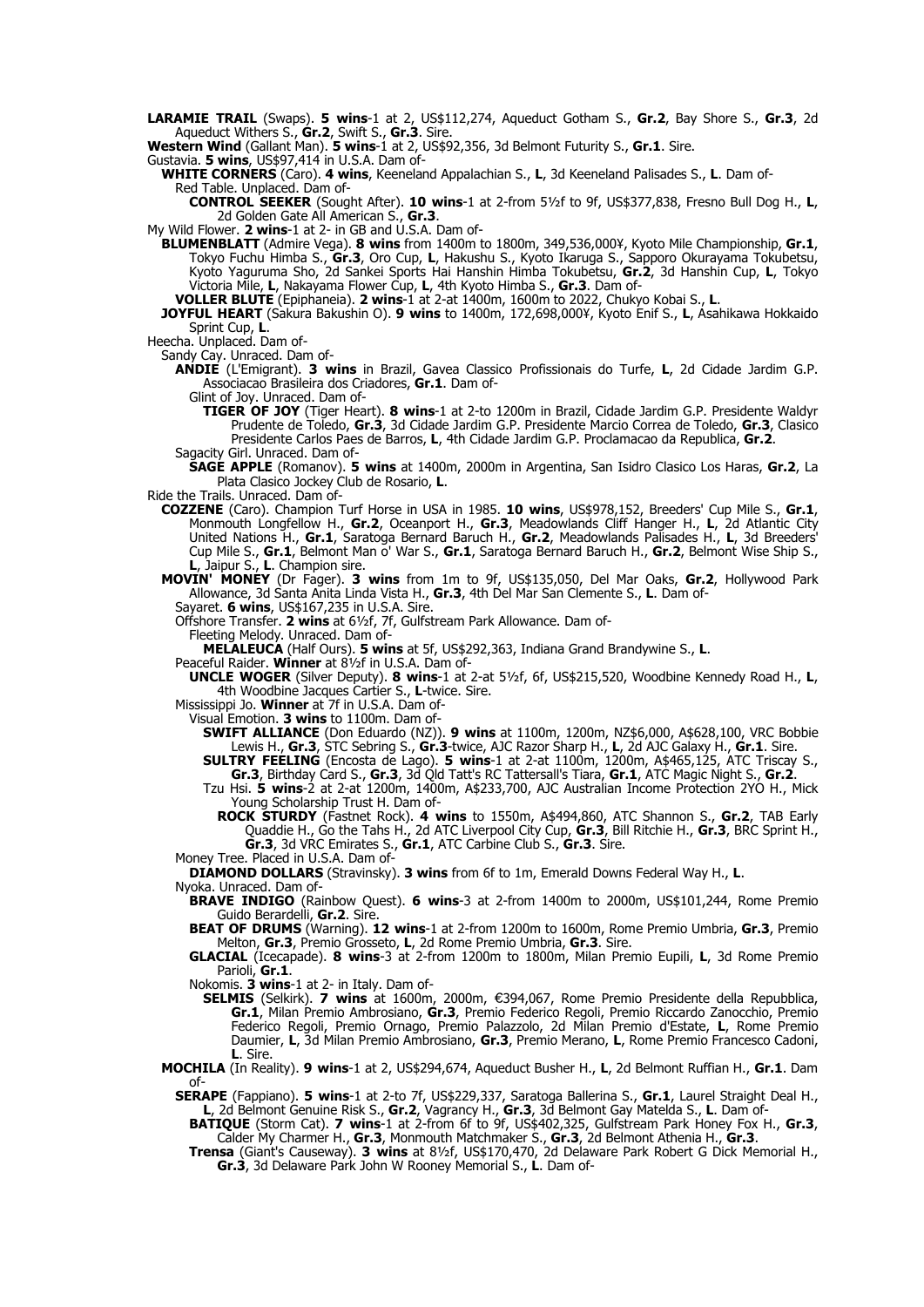- **HAWKBILL** (Kitten's Joy). Champion 3YO in GB in 2016 (Int.). Champion Older Horse in UAE in 2017-18 (Long). **10 wins**-3 at 2-from 1400m to 2400m, £676,758, 63,580, US\$51,500, 13,762,500Dhs in € GB and U.A.E, Sandown Eclipse S., **Gr.1**, Meydan Dubai Sheema Classic, **Gr.1**, Newmarket Princess of Wales's S., **Gr.2**, Meydan Dubai City of Gold S., **Gr.2**, Newbury Aston Park S., **Gr.3**, Royal Ascot Tercentenary S., **Gr.3**, Newmarket S., **L**, 2d Woodbine Northern Dancer Turf S., **Gr.1**, Hoppegarten Grosser Preis von Berlin, **Gr.1**, 3d Royal Ascot Prince of Wales's S., **Gr.1**, Epsom Coronation Cup, **Gr.1**, Munich Grosser Preis von Bayern, **Gr.1**.
- **FREE DROP BILLY** (Union Rags). **2 wins** at 2, US\$662,470, Keeneland Breeders' Futurity, **Gr.1**, 2d Saratoga Hopeful S., **Gr.1**, Gulfstream Park Holy Bull S., **Gr.2**, Saratoga Sanford S., **Gr.3**, 3d Keeneland Blue Grass S., **Gr.2**, Aqueduct Gotham S., **Gr.3**.

Paisley Fashion. **Winner** at 9f in U.S.A. Dam of-

Etro. Placed at 3 in U.S.A. Dam of-

**VIRAMUNDO** (Stephen Got Even). **6 wins** from 1200m to 1800m, US\$82,346 in U.S.A. and Panama, Panama Clasico APPUCAPA, **L**, 3d Gulfstream Park Donn H., **Gr.1**.

Sadr. **2 wins** in U.S.A. Sire.

Piccolino. Placed in U.S.A. Sire.

Montera. Unraced. Dam of-

- **SUE'S GOOD NEWS** (Woodman). **6 wins** from 6f to 9f, US\$218,078, Arlington Park Singapore Plate S., **Gr.3**, Oaklawn Park Instant Racing S., **L**, Prairie Meadows Iowa State Fair S., **L**, 3d Oaklawn Park Bayakoa S., **L**. Dam of-
	- **TIZ MIZ SUE** (Tiznow). **8 wins**-1 at 2-from 6f to 8½f, US\$1,129,709, Belmont Ogden Phipps H., **Gr.1**, Oaklawn Park Azeri S., **Gr.3**-twice, 2d Oaklawn Park Apple Blossom H., **Gr.1**, Delaware H., **Gr.2**, Delaware Park Obeah S., **Gr.3**-twice, Arlington-Washington Lassie S., **Gr.3**, Oaklawn Park Red Bud S., **L**, Bayakoa S., **L**, Pippin S., **L**, 3d Saratoga Personal Ensign S., **Gr.1**, Oaklawn Park Apple Blossom H., **Gr.1**, Bayakoa S., **L**-twice.

**BULLETIN** (City Zip). **3 wins**-2 at 2-at 5f, 5½f, US\$705,655, A\$9,750, Churchill Downs Juvenile Turf Sprint S., **L**, Keeneland Palisades Turf Sprint S., **L**.

Tiz News. Unraced. Dam of-

**MADE ME SHIVER** (Maclean's Music). **2 wins** at 2, US\$98,960, Monmouth Sorority S., **L**, 4th Saratoga Schuylerville S., **Gr.3**.

Kateri. Unraced. Dam of-

**SOUPER SENSATIONAL** (Curlin). **3 wins**-2 at 2-at 6½f, 7f, US\$404,703, to 2021, Belmont Victory Ride S., **Gr.3**, 2d Saratoga Test S., **Gr.1**, Prioress S., **Gr.2**, 3d Fair Grounds Oaks, **Gr.2**.

**EASYFROMTHEGITGO** (Dehere). **4 wins**-2 at 2-from 7f to 8½f, US\$695,056, Prairie Meadows Iowa Derby, **L**, 2d Fair Grounds Louisiana Derby, **Gr.2**. Sire.

Commanchero. Unraced Sire.

**IVY ROAD** (Dr Fager). **6 wins**-1 at 2, US\$113,992, Los Alamitos Chapman H., **L**, 2d Santa Anita Manta H., **L**. Dam of

**Devil on Ice** (Devil's Bag). **9 wins**-1 at 2-at 7f, US\$238,642, Belmont Allowance, 2d Gulfstream Park Creme Fraiche H., **Gr.3**. Sire.

Kiosk. Unplaced. Dam of-

Sioux Narrows. **9 wins**-2 at 2, US\$218,925 in U.S.A. Dam of-

**MI NARROW** (Mi Selecto). **14 wins** from 6f to 11f, US\$582,460, Monmouth Red Bank H., **Gr.3**, Oceanport H., **Gr.3**, Meadowlands Cliff Hanger H., **Gr.3**, 2d Gulfstream Park Bougainvillea H., **Gr.3**. Sioux River. **Winner** at 6f in U.S.A. Dam of-

**SNOWDROP** (Beau Genius). **8 wins** from 5f to 8½f, US\$302,290, Pleasanton Alameda County H., **L**, Albuquerque West Mesa H., **L**.

Mesabi. **3 wins** in U.S.A. Dam of-

**FUNISTRADA** (Fappiano). **7 wins**-1 at 2, US\$479,404, Belmont Fall Highweight H., **Gr.2**, Honorable Miss S., **L**, Saratoga Revidere H., **L**, 2d Belmont Frizette S., **Gr.1**, Hialeah Poinciana H., **L**, 3d Belmont Maskette S., **Gr.1**, Vagrancy H., **Gr.3**, Rare Perfume S., **Gr.3**. Dam of-

**KRISADA** (Kris S). **5 wins** from 8½f to 1½m, US\$267,980, Calder La Prevoyante H., **Gr.2**, Gulfstream Park Allowance-3 times, 3d Keeneland Bewitch S., **Gr.3**, Dowager S., **L**, Delaware Park Robert G Dick Memorial S., **L**, 4th Aqueduct Long Island H., **Gr.2**.

**CONTE DI SAVOYA** (Sovereign Dancer). **5 wins**-1 at 2-from 6½f to 9f, US\$402,931, Sam Houston Sprint Championship H., **L**, 2d Keeneland Blue Grass S., **Gr.2**. Sire.

**Zahwah** (Rahy). **Winner** at 2, 3d Arlington-Washington Lassie S., **Gr.3**, 4th Belmont Nassau County S., **Gr.2.** Dam of-

**SPRING VENTURE** (Spring at Last). **4 wins**-3 at 2-from 7f to 8½f, US\$385,366, Woodbine Natalma S., **Gr.2**, Mazarine S., **Gr.3**, Ocala OBS Championship S. (f), **L**, 4th Woodbine Selene S., **Gr.3**. Private Fun. Unraced. Dam of-

**ADMONITION** (Colonial Affair). **3 wins**-2 at 2-at 6f, 1m, US\$75,490, Canterbury Park St. Paul S., **L**, 4th Canterbury Park Derby, **L**.

Privacy. **3 wins** at 7f, 1m in U.S.A. Dam of-

**ANCIENT SECRET** (Kantharos). **5 wins**-1 at 2-from 6f to 8½f, US\$439,434, Saratoga Lake George S., **Gr.2**, Belmont Wild Applause S., **L**, 2d Santa Anita Monrovia S., **Gr.2**, Wilshire S., **Gr.3**, 3d Belmont Pebbles S., **L**, Perfect Sting S., **L**, Ticonderoga S., **L**, 4th Belmont Mount Vernon S., **L**. Ministrada. Unraced. Dam of-

**RAHYSTRADA** (Rahy). **14 wins**-1 at 2-from 5½f to 1½m, US\$1,383,730, Churchill Downs River City H., **Gr.3**, Arlington H., **Gr.3**-3 times, 3d Arlington Million S., **Gr.1**, Pimlico Dixie S., **Gr.2**.

**LONE STAR SKY** (Conquistador Cielo). **3 wins** at 2, US\$504,995, Churchill Downs Bashford Manor S., **Gr.3**, 2d Keeneland Breeders' Futurity, **Gr.2**, Saratoga Special S., **Gr.2**, 3d Fair Grounds Louisiana Derby, **Gr.2**. Sire.

Ahh. Unplaced. Dam of-

**AHH CHOCOLATE** (Candy Ride). **5 wins** from 6f to 9f, US\$403,017, Churchill Downs Falls City H., **Gr.2**, Pimlico Allaire Dupont Distaff S., **Gr.3**, Keeneland Allowance, 2d Churchill Downs Chilukki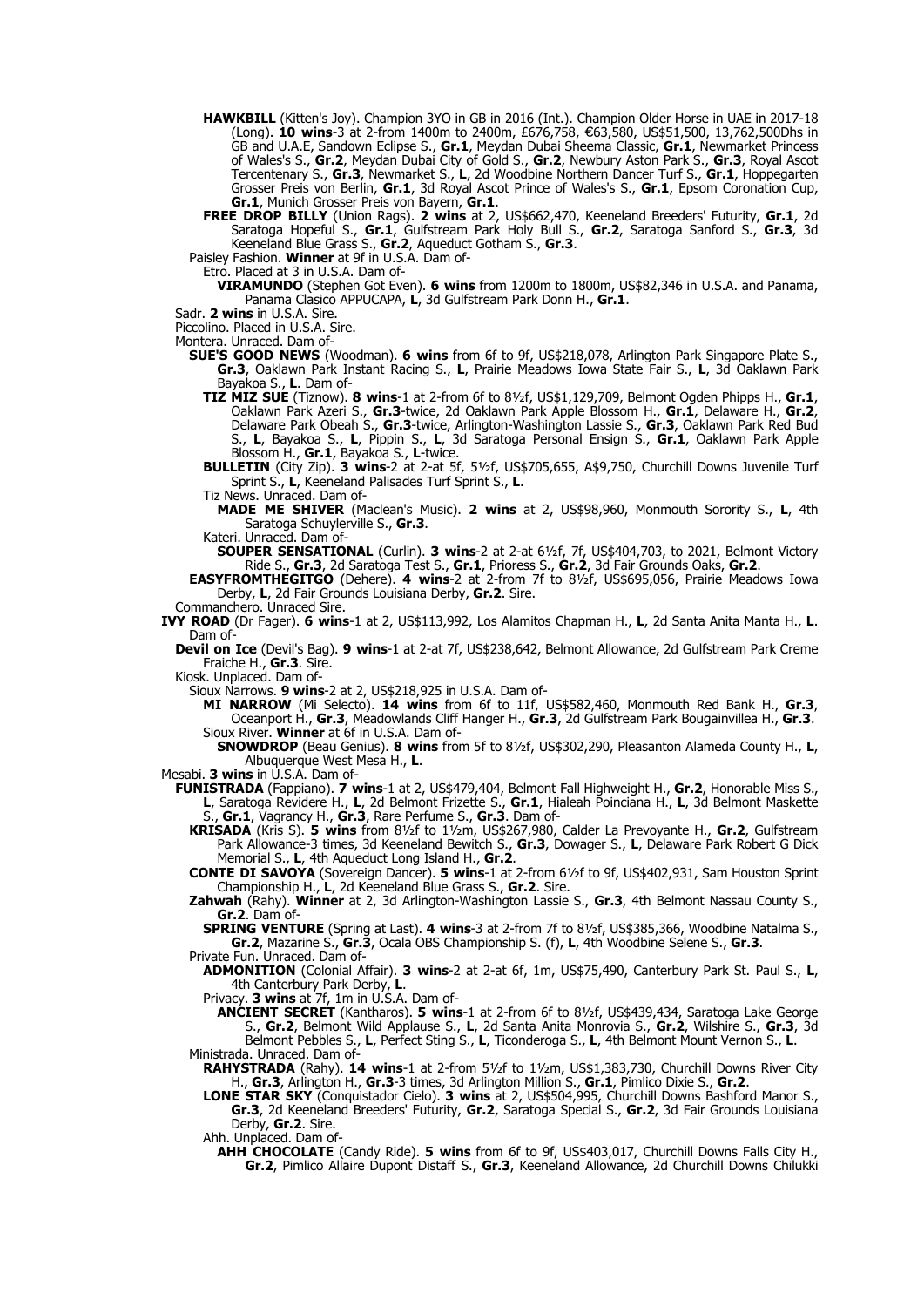S., **Gr.2**, 3d Pimlico Black-Eyed Susan S., **Gr.2**, Keeneland Doubledogdare S., **Gr.3**, Ellis Park Groupie Doll S., **Gr.3**, 4th Indiana Oaks, **Gr.2**.

Storm Victory. Unraced Sire.

**WAKONDA** (Fappiano). **12 wins**, US\$415,400, Aqueduct Breeders' Cup H., **L**, Hialeah Bal Harbour S., **L**.

**Kunjar** (Fappiano). **8 wins**, US\$292,780, 2d Calder Plantation H., **L**. Sire.

Mumbai. **7 wins**, US\$115,390 in U.S.A. Sire.

William Lawrence. **Winner** in U.S.A. Sire.

Money Madam. **Winner** at 9f in U.S.A. Dam of-

Money Madness. **Winner** at 1m in U.S.A. Dam of-

**BOARDROOM** (Commissioner). **5 wins** to 7f, US\$306,806, to 2021, Woodbine Whimsical S., **Gr.3**, Seaway S., **Gr.3**, 2d Woodbine Bessarabian S., **Gr.2**, Whimsical S., **Gr.3**.

Mombasa. Unplaced. Dam of-

Reachinforthestars. **2 wins**-1 at 2-at 1m, 8½f in U.S.A. Dam of-

**ADMIRAL KITTEN** (Kitten's Joy). **4 wins**-2 at 2-from 1m to 1¼m, US\$792,394, Arlington Park Secretariat S., **Gr.1**, Sam Houston Park John B Connally Turf Cup, **Gr.3**, Retama Park El Joven S., **L**, 2d Belmont Jamaica H., **Gr.1**, Hollywood Derby, **Gr.1**, Churchill Downs American Turf S., **Gr.2**, Arlington Park American Derby, **Gr.3**, Arlington H., **Gr.3**, Arlington Classic S., **Gr.3**. Sire.

Kilifi Creek. Unraced. Dam of-

**AWESOME GEM** (Notional). **5 wins**-1 at 2-to 1500m in Venezuela, La Rinconada Copa Iniciacion Julian Abdala, **L**, 2d La Rinconada Clasico Senegal, **L**.

Essene. Unraced. Dam of-

Minocqua. **Winner** at 9f in U.S.A. Dam of-

Flying Rainbow. Placed in U.S.A. Dam of-

Flashbulb Breeze. **2 wins** at 8½f in U.S.A. Dam of-

**MAGNA BREEZE** (Magna Graduate). **12 wins** from 5½f to 8½f, US\$254,906, Sam Houston Park Jersey Village Turf S., **L**, Retama Park Texas Horse Racing Hall of Fame S., **L**.

- My Yankee Girl. Unraced. Dam of-
	- **HALO REALITY** (Prospector's Halo). **4 wins**-3 at 2-from 7f to 8½f, US\$205,005, Calder Three Ring S., **L**, 2d Gulfstream Park Bonnie Miss S., **Gr.2**. Dam of-

Deputy Reality. Unplaced. Dam of-

- **TEETH OF THE DOG** (Bluegrass Cat). **3 wins** at 8½f, 9f, US\$414,950, Belmont Dwyer S., **Gr.2**, Easy Goer S., **L**, 3d Aqueduct Wood Memorial S., **Gr.1**, Parx Racing Smarty Jones S., **Gr.3**, 4th Saratoga Jim Dandy S., **Gr.2**. Sire.
- Edacious Reality. Raced twice. Dam of-

**NET A BEAR** (Awesome Bet). **11 wins**-1 at 2-from 5f to 8½f, US\$569,370, to 2022, Delta Downs Premier Night Distaff S., **L**, Magnolia S., **L**.

Side Saddle. **Winner** in U.S.A. Dam of-

**Joy Valentine** (Shadeed). **3 wins**, 2d Meadowlands Jersey Blues H., **L**. Dam of-

**RUN FOR JOY** (Geiger Counter). **16 wins** from 5½f to 8½f, US\$411,139, Philadelphia Park Ambassador Of Luck H., **L**, Penn National Missy Good S., **L**. Dam of-

Joy to Run. **3 wins**-1 at 2-at 5½f, 6f, US\$79,911 in U.S.A. Dam of-

**TRACE OF GRACE** (Petionville). **8 wins**-2 at 2-from 6f to 8½f, US\$489,652, Parx Racing Plum Pretty S., **L**-twice, 2d Laurel Thirty Eight Go Go S., **L**.

Pleasant Pastures. **2 wins** at 1m, 9f in U.S.A. Dam of-

**CLOSING VISION** (Pollard's Vision). **9 wins**-1 at 2-to 6½f, US\$400,943, Parx Racing Marshall Jenney H., **L**, 4th Penn National Nepal S., **L**.

**BLUE TEPEE** (Sir Ivor). **5 wins**, US\$78,209, Keystone Doylestown H., **L**, 3d Meadowlands Meadow Queen S., **L**. Dam of

**TIA GIGI** (Assert). **15 wins** in Peru, Monterrico Gran Premio Jockey Club del Peru, **Gr.1**, Clasico Derby Nacional, **Gr.1**, Clasico Ciudad de Lima, **Gr.2**-twice, Clasico Felipe Pardo y Barrera, **Gr.2**, Clasico Ernesto Ayulo Pardo, **Gr.2**, 2d Monterrico Clasico Independencia, **Gr.1**, Clasico Mariano Ignacio Prado, **Gr.2**, Clasico Asociacion de Propietarios del Peru, **Gr.2**, Clasico Felipe Pardo y Barrera, **Gr.2**, Clasico Hipodromo de Monterrico, **Gr.2**, 3d Monterrico Clasico Enrique Ayulo Pardo, **Gr.1**, Polla de Potrancas, **Gr.1**.

**Baby Bela** (Jungle Blade). **6 wins** in Peru, 3d Monterrico Clasico Felipe Pardo y Barrera, **Gr.2**. Dam of-

**DANIELA** (You and I). **2 wins** in Peru, Monterrico Clasico Reina Isabel II de Inglaterra, **L**. Dam of-

**ANUNCIATA** (Apprentice). Champion Older Mare in Peru in 2010 & 2011. **10 wins**-2 at 2-from 1200m to 2000m in U.S.A. and Peru, Monterrico Clasico Cesar del Rio, **Gr.3**, Clasico Felipe Pardo y Barreda, **L**, 2d Monterrico Clasico Hipodromo de Monterrico, **Gr.2**, 3d Monterrico Clasico Augusto Mostajo Barrera, **Gr.3**.

**Miu Miu** (Flanders Fields). **4 wins** to 1500m in Peru, 2d Monterrico Clasico Selectos - Potrancas, 3d Monterrico Clasico Enrique Ayulo Pardo, **Gr.1**. Dam of-

**SODA STEREO** (Spin Master). Horse of the Year in Ecuador in 2021. Champion Older Male in Ecuador in 2021. **14 wins**-1 at 2-from 1000m to 1800m to 2021 in Ecuador and Peru, Monterrico Clasico Mario Manzur Chamy, **L**, 3d Monterrico Clasico Polla de Potrillos, **Gr.1**.

Blue Halo. **2 wins** in U.S.A. Dam of-

No Punch Intended. **3 wins** in U.S.A. Dam of-

**BEAUSOX** (Beau Genius). **7 wins**-2 at 2-from 3½f to 8½f, US\$109,077, Assiniboia Oaks, **L**, Assiniboia Downs Winnipeg Futurity, L.

Moon Light Miracle. Unraced. Dam of-

**DANTSU DANCER** (Capote). **3 wins**, 100,934,000¥, Hakodate Sansai S., **L**.

Saratoga Fleet. **Winner** in U.S.A. Dam of-

**TRUNK** (Danzig). **2 wins**-1 at 2, US\$123,825, Santa Anita La Habra S., **L**, 3d Del Mar Debutante S., **Gr.2**. Dam of-

Initial. **Winner** at 6½f in U.S.A. Dam of-

**PRIMER QUERUBIN** (Toccet). **6 wins**-2 at 2-from 6f to 1¼m, US\$128,279 in Puerto Rico, Camarero Clasico Jose Celso Barbosa, **L**, Clasico Angel Tomas Cordero Jr, **L**. Sire.

Savvy Lady. Unraced. Dam of-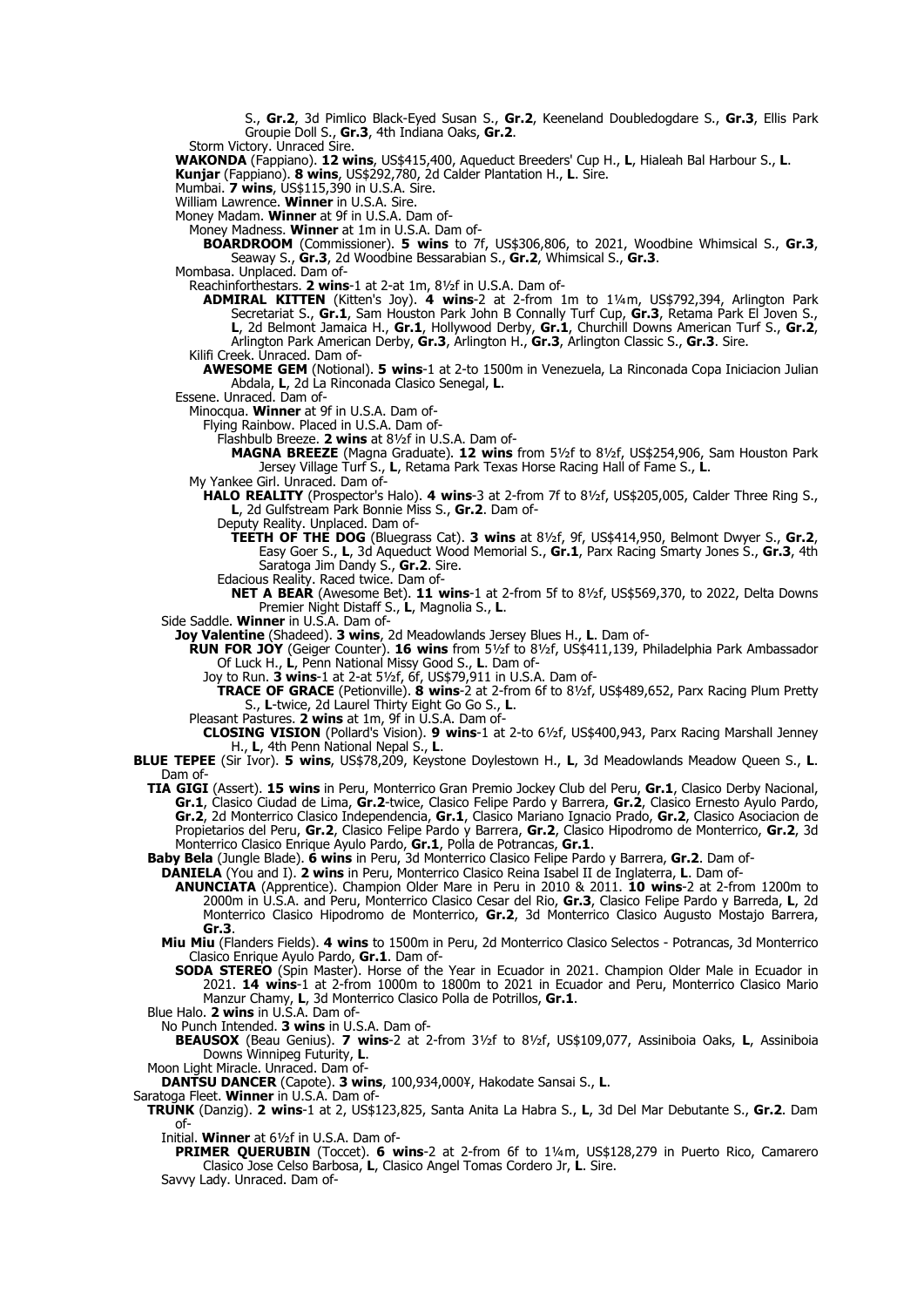**JU JU EYEBALLS** (Gators n Bears). **7 wins**-1 at 2-to 6f, US\$250,710, Monmouth Klassy Briefcase S., **L**, Crank it Up S., **L**. Dam of-

**NOVEMBER REIN** (Street Boss). **2 wins** at 2, US\$192,750, in 2021, Saratoga Seeking the Ante S., **L**, 3d Belmont Bouwerie S., **L**.

Forty Niners Miss. Unraced. Dam of-

**MR. D'OR** (Tour d'Or). **8 wins**-1 at 2-to 6½f, US\$122,099, Arlington Park Shecky Greene H., **L**, 4th Canterbury Park St Paul S., **L**.

Lampasas. Unraced. Dam of-

Crystal Forest. **3 wins** at 6f, US\$81,790 in U.S.A. Dam of-

**MY DADDY'S GIRL** (Cape Canaveral). **9 wins**-3 at 2-to 6½f, US\$123,519, Northlands Park Bird of Pay S., **L**, Sales S. (f), **L**.

**CANAVERAL LEADER** (Cape Canaveral). **5 wins**-1 at 2-from 3½f to 8½f, US\$221,139, Northlands Oaks, **L**, Northlands Park Duchess of York H., **L**.

**ALI'LBITO'REALITY** (Proper Reality). **7 wins**-1 at 2, US\$231,421, Monmouth My Frenchman S., **L**, Calder Lago Mar H., **L**.

Saratoga Warning. **2 wins** in U.S.A. Dam of-

**ACT SMART** (Smarten). **13 wins**-2 at 2-to 7f, US\$138,022, Golden Gate Royal Fols H., **L**, Hastings Park Juvenile S., **L**. Sire.

Heythisis Sarah. Unraced. Dam of-

**COFFEE BOY** (Yonaguska). **5 wins** to 6½f, US\$262,501, Calder Carry Back S., **Gr.2**, Unbridled S., **L**, 2d Gulfstream Park Sunshine State S., **L**, Calder Ride the Rails S., **L**.

High Warning. Unraced. Dam of-

**FAISCA** (A P Warrior). **2 wins** at 2, Fairplex Phil D Shepherd S., **L**.

Spa Warning. **Winner** in U.S.A. Dam of-

- **TWO ITEM LIMIT** (Twining). **7 wins**-4 at 2-from 4½f to 9f, US\$1,060,585, Aqueduct Demoiselle S., **Gr.2**, Pimlico Black-Eyed Susan S., **Gr.2**, 2d Belmont Gazelle H., **Gr.1**, Santa Anita Las Virgenes S., **Gr.1**, Saratoga Adirondack S., **Gr.2**, 3d Saratoga Alabama S., **Gr.1**, Belmont Hemptead H., **Gr.1**, Breeders' Cup Distaff, **Gr.1**. Dam of-
	- **ARENA ELVIRA** (Ghostzapper). **9 wins** from 6f to 9f, US\$497,396, Churchill Downs Falls City H., **Gr.2**, Aqueduct Turnback the Alarm H., **Gr.3**, Saratoga Madame Jumel S., **L**, Aqueduct Ladies H., **L**, Saratoga Sightseek S., **L**, Tampa Bay Downs Wayward Lass S., **L**, 3d Hawthorne Sixty Sails H., **Gr.3**, 4th Churchill Downs Falls City H., **Gr.2**.
	- Awesome Rose. Unraced. Dam of-
	- **ECLETO RED** (Master Command). **10 wins** from 6f to 8½f, US\$250,109, Prairie Meadows H., **L**, 2d Prairie Meadows Cornhusker H., **Gr.3**.

Glenbriar Girl. **2 wins** at 2 in U.S.A. Dam of-

**MT VEEDER** (Ghostzapper). **8 wins**-2 at 2-to 6½f, US\$301,382, Sunland Park Bill Thomas Memorial S., **L**, 3d Santa Anita San Pedro S., **L**.

Saratoga Style. **Winner** in U.S.A. Dam of-

Saratoga Ball. **3 wins** in U.S.A. Dam of-

**BALLONENOSTRIKES** (Lost Soldier). **4 wins** from 8½f to 9f, US\$400,797, Monmouth Choice S., **L**, 2d Philadelphia Park PTHA President's Cup, **L**.

Porizkova. **Winner** in U.S.A. Dam of-

**LIPSTICK** (Smarten). **6 wins** to 6f, US\$143,340, Pimlico Jacob France S., **L**, Laurel Toes Knows S., **L**. Dam of-Unaltered. **Winner** at 8½f in U.S.A. Dam of-

**I'M BOUNDTOSCORE** (Even the Score). **3 wins** at 2, US\$251,442, Woodbine Summer S., **Gr.2**, Colonial Downs Chenery S., **L**, 2d Indiana Grand AJ Foyt S., **L**, Monmouth Tyro S., **L**.

Habit. **Winner** at 6f in U.S.A. Dam of-

**BUENAS COSTUMBRES** (Honour and Glory). **8 wins** from 1100m to 1600m in Argentina, La Plata Clasico Marcos Levalle, **Gr.2**, Clasico Luis Monteverde, **L**, Especial Jockey Club de Santa Fe, Especial Haras de la Pomme, 2d La Plata Especial Haras El Tala, 3d La Plata Clasico Lucio Taborda, **L**.

Glamorama. Placed in U.S.A. Dam of-Glamorella. Unraced. Dam of-

**ANDARIEGO** (Yesbyjimminy). **2 wins** at 1100m, 1400m in 2021 in Venezuela, La Rinconada Clasico

Hypocrite, **L**.

**SPEEDLADY** (Yesbyjimminy). Champion 2YO Filly in Venezuela in 2019. **Winner** at 2 in Venezuela, La Rinconada Clasico Ciudad de Caracas, **L**, 2d La Rinconada Clasico Lanzarina, **L**.

Seasonal Attire. Placed in U.S.A. Dam of-

**MADDY'S A WINNER** (Septieme Ciel). **6 wins** from 5f to 8½f, US\$196,023, Meadowlands Montclair State College S., **L**, 3d Meadowlands Navajo Princess S., **L**.

Classy Ensign. Unraced. Dam of-

**Cotopaxi** (With Approval). **2 wins** at 6½f, 1m, €28,400, US\$140,177, Hollywood Park Allowance, 3d Saint-Cloud Prix Solitude, **L**. Dam of-

**NECK OF THE MOON** (More Than Ready). **5 wins**-1 at 2-from 5½f to 1m, US\$402,312, Gulfstream Park South Beach S., **L**, 2d Belmont Perfect Sting S., **L**.

Wind Ridge. Raced twice. Dam of-

**Elderflower** (Master Hand). **2 wins** at 2, 3d Fair Grounds Pontalba S., **L**. Dam of-

- **COUNTRY FLOWER** (Country Pine). Champion Imported Handicap Female in Panama in 1997. **2 wins** in Panama, Panama Clasico Republica del Peru, **L**, 2d Panama Clasico Fundacion de Panama La Vieja, **L**. Broodmare of the Year in Panama in 2010. Dam of-
	- **VOY PORQUE VOY** (El Catedratico). Horse of the Year in Panama in 2010 & 2011. Champion 3YO Colt & Triple Crown Winner in Panama in 2010. Champion Sprinter, Miler & Older Horse in Panama in 2011. **9 wins** from 1100m to 2100m in Panama, Panama Clásico Presidente de la Republica, **L**, Clasico Augusto Samuel Boyd Paredes, **L**. Sire.
	- **DE QUE VOY VOY** (Merloni). Champion 3YO Colt, Sprinter & Older Male in Panama in 2012. **4 wins** from 1200m to 1800m in Panama, Panama Clasico Arturo, Eric, Max y Eric A Delvalle, **L**, 2d Panama Clásico Augusto Samuel Boyd Paredes, **L**.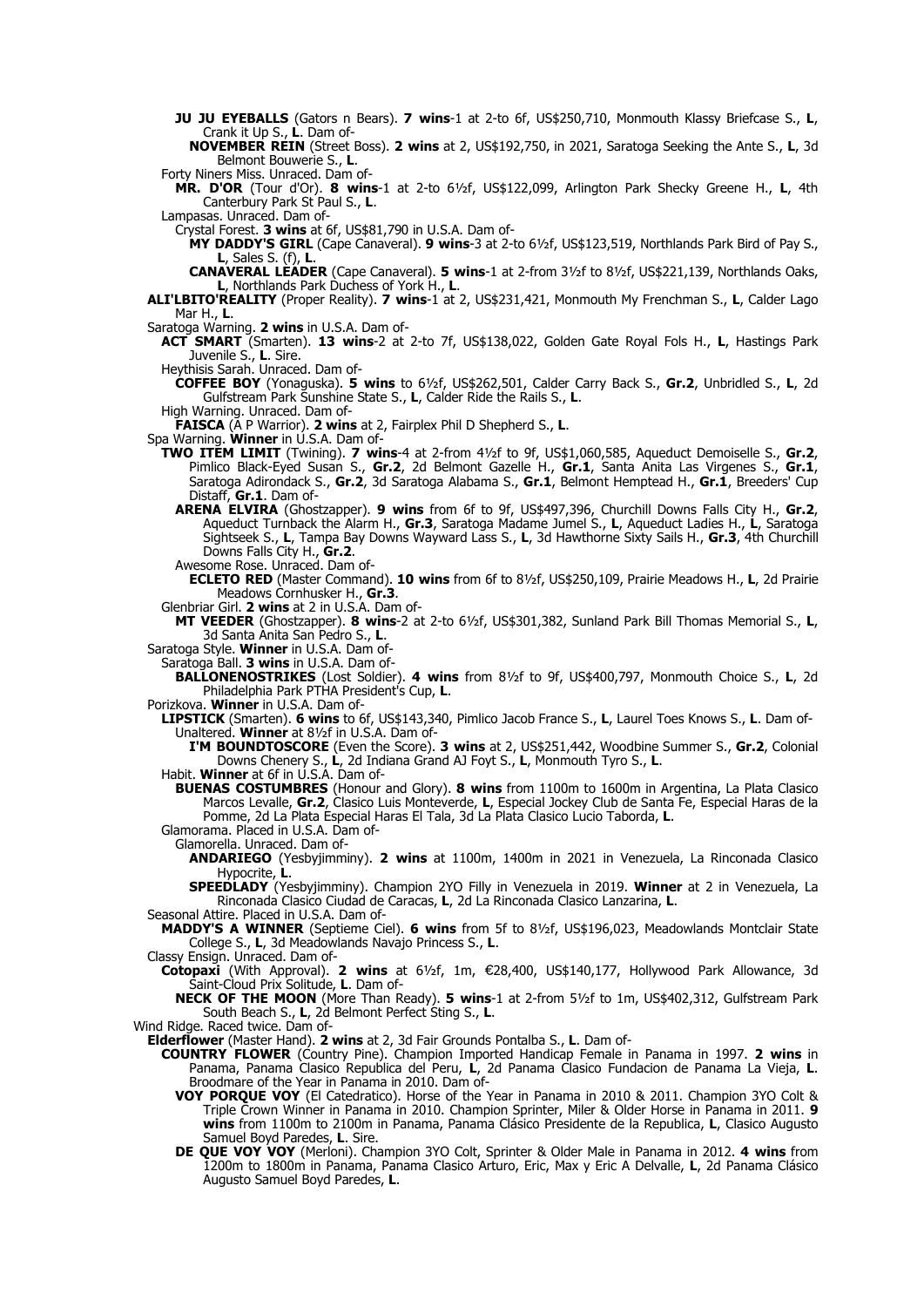**MASTER NAVAJO** (Navajo). **Winner**, Fresno Harvest H., **L**, 2d Sunland Park Adios Amigos H.

My Heritage. Unraced. Dam of-

**MR. GREEK** (Greek Answer). **Winner**, Sunland Park El Paso Chamber of Commerce H., **L**. Sire. River Guide. Unraced. Dam of-

**LOMAX** (Star de Naskra). **2 wins** at 2, Del Mar De Anza S., **L**, 3d Del Mar Futurity, **Gr.1**. Sire.

**ICY FOLLY** (Icecapade). **4 wins**-2 at 2, US\$244,478, Churchill Downs Debutante S., **L**, 2d Monmouth Sorority S., **Gr.3**. Dam of-

Zienat. Unraced. Dam of-

Bizzee Mizzee. **11 wins** from 7f to 8½f, US\$298,626 in U.S.A. Dam of-

**BIZZEE CHANNEL** (English Channel). **7 wins** from 5f to 9½f, US\$454,202, to 2022, Arlington S., **Gr.3**, Keeneland Allowance, 2d Canterbury Park Mystic Lake Derby, **L**.

**Lady Ann's Key** (Key to the Kingdom). **2 wins** at 2, 2d Keystone Rushland S., **L**. Dam of-

Forest Key. **4 wins** at 1m, 8½f, US\$101,998, Saratoga Allowance, 4th Belmont Fleet Victress S., **L**. Dam of-**GAVIOLA** (Cozzene). **8 wins**-1 at 2-at 8½f, 9f, US\$589,142, Belmont Garden City H., **Gr.1**, Saratoga Lake Placid H., **Gr.2**, Aqueduct Beaugay H., **Gr.3**, Belmont Sands Point H., **Gr.3**, Gulfstream Park Herecomesthebride S., **Gr.3**, Aqueduct Allowance, Gulfstream Park Allowance, 2d Belmont New York H., **Gr.2**, Gulfstream Park Suwannee River H., **Gr.3**, 3d Gulfstream Park Sweetest Chant S., **Gr.3**, 4th Saratoga Ballston Spa H., **Gr.3**.

Sherona. **Winner** at 2 in U.S.A. Dam of-

**ARGANIL** (Langfuhr (Can)). 12 wins to 6f, £118,992, €27,917, Lingfield Hever Sprint S., L-twice, Dundalk Mercury S., **L**.

**Tatum Canyon** (Secreto). **Winner** at 2, 2d Hollywood Juvenile Championship S., **Gr.2**. Sire.

Noura. **Winner** at 2 in U.S.A. Dam of-

Girl Child. **Winner** in U.S.A. Dam of-

**Al-Jazeera** (Apprentice). **2 wins** at 5f in Peru, 2d Monterrico Clasico Frau Astrid, **L**. Dam of-

Mireille. **Winner** at 1800m in Peru. Dam of-

**KALINKA** (Tomcito). **3 wins**-1 at 2-at 1200m, 1800m in Peru, Monterrico Clasico Miguel Fort Magot, **Gr.3**.

Gissy. Unraced. Dam of-

Costa Smeralda. **Winner** at 1000m in Peru. Dam of-

**ILLIKA** (Eye on Jacob). **11 wins** to 1400m to 2021-22 in Peru, Monterrico Clasico Gustavo Luna Vertiz, **L**.

Once Wed. Unraced. Dam of-

**T.M. OPERA O** (Opera House). Horse of the Year & Champion Older Horse in Japan in 2000. Champion 3YO colt in Japan in 1999. **14 wins** from 1800m to 3200m, 1,835,189,000¥, Japan Cup, **Gr.1**, Nakayama Arima Kinen, **L**, Satsuki Sho, **L**, Tokyo Tenno Sho (Autumn), **L**, Kyoto Tenno Sho (Spring), **L**-twice, Hanshin Takarazuka Kinen, **L**, Mainichi Hai, **L**, Kyoto Kinen, **L**, Kyoto Daishoten, **L**-twice, Hanshin Daishoten, **L**, 2d Japan Cup, **Gr.1**, Hanshin Takarazuka Kinen, **Gr.1**. Sire.

Victory Mach. **3 wins** at 6f, 8½f in Japan. Dam of-

Be Wind. Placed in Japan. Dam of-

**STELLAR WIND** (Zenno Rob Roy). 6 wins from 2000m to 3000m, €4,550, 159,136,000¥, Kyoto Manyo S., **L**, 3d Tokyo TV Tokyo Hai Aoba Sho, **Gr.2**.

Foolish River. **Winner** in U.S.A. Dam of-

- **KENTUCKY BY EIGHT** (Eastern Echo). **10 wins** in Brazil, Gavea Classico Associacao de Criadores do Rio de Janeiro, **Gr.2**, G.P. Cordeiro da Graca, **Gr.2**, Classico Jockey Club de Sao Paulo, **L**-twice, 2d Gavea Classico Associacao de Criadores do Rio de Janeiro, **Gr.2**, G.P. Cordeiro da Graca, **Gr.2**-twice, Classico Jayme Moniz de Aragao, **L**, 3d Cidade Jardim G.P. Associacao Brasileira dos Criadores, **Gr.1**, Gavea G.P. Adhemar de Faria, **Gr.3**. Dam of-
	- **MAJOR DODGE** (Dodge). **2 wins** at 1000m in Brazil, Gavea G.P. Cordeiro da Graca, **Gr.2**, G.P. Adhemar e Roberto Gabizo de Faria, **Gr.3**, 2d Gavea Classico Dia da Justica, **L**, 3d Gavea Copa ABCPCC Velocidade, **Gr.3**, 4th Gavea G.P. Major Suckow, **Gr.1**.

**PROSPECTOR LADY** (Dodge). **3 wins** at 2 in Brazil, Cidade Jardim Classico Presidente Waldyr Prudente de Toledo, **L**.

**RIVER WILD** (Proper Reality). **20 wins**-3 at 2-from 6f to 1m, US\$393,942, Stampede Futurity, **L**, Stampede Park Alberta Premier's Futurity, L.

Consenting Lady. **Winner** in U.S.A. Dam of-

**NORTHERN LADY** (Cat Power). **2 wins** at 2, Hoosier Park Hoosier Silver Cup S. (2YOf), **L**.

Patriotforpeace. Winner at 1m in U.S.A. Dam of-

Mapu Lady. **Winner** at 1300m in Venezuela. Dam of-

**RAYO NEGRO** (King Seraf). **4 wins**-1 at 2-from 800m to 1800m in Venezuela, La Rinconada Clasico Francisco de Miranda, **L**, 2d La Rinconada Clasico Cavepro, **L**.

Miss Represented. Unraced. Dam of-

**BOOTS ARE WALKING** (Storm Boot). **17 wins**-1 at 2-to 6½f, US\$402,195, Sunland Park Bill Thomas Memorial H., **L**, 2d Sunland Park KLAQ H., **L**.

Rosy Tinted. Unraced. Dam of-

**CHAN BALUM** (Full Pocket). **6 wins**, US\$140,609, Gulfstream Park Hallandale H., **L**, Aqueduct Gravesend H., **L**. Sire.

Xoc. **2 wins** in U.S.A. Dam of-

**VERY FORMAL** (State Dinner). **17 wins**, US\$411,660, Woodbine Marine S., **L**, 3d Coors Louisiana Derby, **Gr.3**.

**COLORFUL VICES** (Regal Classic). **10 wins**-1 at 2-at 8½f, 9f, US\$417,150, Woodbine Nassau S., **L**, Dance Smartly H., **L**. Dam of-

**COLORFUL JUDGEMENT** (Diesis). **6 wins** from 8½f to 11f, US\$721,320, Woodbine Sky Classic H., **Gr.2**, Chief Bearhart S., **L**, With Approval S., **L**, 2d Woodbine Niagara H., **Gr.2**, Chief Bearhart S., **L**, 3d Woodbine King Edward H., **Gr.2**, Breeders' S., **L**, 4th Woodbine Dominion Day S., **Gr.3**.

Warm the Drum. Unraced. Dam of-

Hot Cappucino. **Winner** at 1m in U.S.A. Dam of-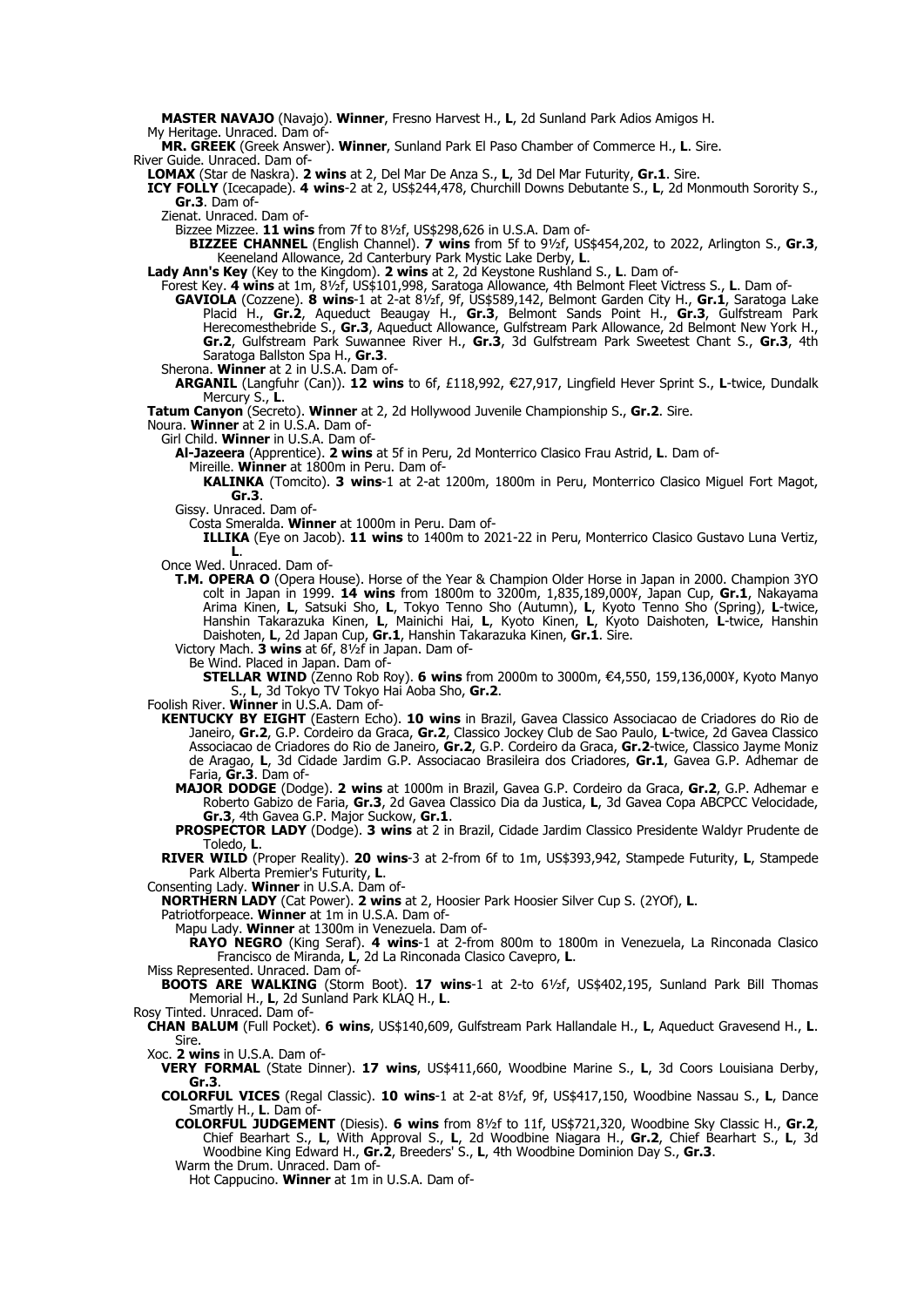**HOT BLOODED** (Declaration of War). **2 wins** at 2, US\$145,010, Gulfstream Park Proud Man S., **L**, 3d Gulfstream Park Mr Steele S., **L**.

Ula. Unraced. Dam of-

**RIVEREÑO** (Leo Castelli). **2 wins** in Mexico, Las Americas Clasico Stakes Jockey Club Mexicano, **L**, 3d Las Americas Clasico Quetzalcoatl, **L**. Sire.

Winding Water. Unraced. Dam of-

Diviningrod. Unraced. Dam of-

**LITTLE CASINO** (Well Decorated). **10 wins**, US\$135,891, Laurel Northern Wolf H., **L**.

Alleged Prospect. Unraced. Dam of-

**TROUT RIVER RED** (Indian Charlie). **6 wins**-2 at 2-at 5½f, 6f, US\$222,006, Mountaineer Park Ohio Valley H., **L**, Hawthorne Governor's Lady H., **L**.

Pronghorn. **Winner** in U.S.A. Dam of-

**ALOHA HAWAII** (Hawaii). **3 wins**-2 at 2, US\$90,684, Aqueduct Damon Runyon S., **L**, 3d Saratoga Hopeful S., **Gr.1**.

**CHRISTY HILL** (Overskate). **3 wins**, US\$78,509, Meadowlands Witch's Brew S., **L**, 3d Aqueduct Schenectady H., **L**. Stembok. **4 wins** in U.S.A. Dam of-

Fiddler's Gold. **6 wins** in U.S.A. Dam of-

**A Smart Punch** (Whiskey Wisdom). **8 wins** to 6f, US\$91,225, 2d Finger Lakes Arctic Queen H., **L**, Proud Puppy H., **L**. Dam of-

Smart Eyes. **3 wins** at 5f, 5½f in U.S.A. Dam of-

**MISS JIMMY** (Colonel John). **10 wins** from 5f to 8¼f, US\$342,855, to 2021, Finger Lakes Arctic Queen S., **L**, 2d Belmont Iroquois S., **L**.

Lazy One. **4 wins** in U.S.A. Dam of-

**MINING MISSHARRIET** (Mining). **2 wins** at 2, US\$87,093, Ellis Park Magnolia S., **L**, 2d Ellis Park Debutante S., **L**.

Lindsay's Luck. **4 wins** at 6f in U.S.A. Dam of-

**Paraiba** (Freud). **5 wins** from 7f to 8½f, US\$272,999, Belmont Allowance, 2d Belmont Mount Vernon S., **L**-twice. Dam of-

**P BOO** (Dominus). **6 wins**-1 at 2-from 4½f to 1m, US\$208,640, Evangeline Downs Louisiana Legends Soiree S., **L**, 3d Churchill Downs Open Mind S., **L**.

Phil's Pill. **2 wins** at 8½f, 9f in U.S.A. Dam of-

**ICE FESTIVAL** (Awesome Again). **4 wins**-1 at 2-from 1m to 1¼m, US\$410,408, Woodbine Maple Leaf S., **Gr.3**, 2d Woodbine Ontario Matron S., **Gr.3**, Maple Leaf S., **Gr.3**, Trillium S., **L**.

**Happy Clapper** (Awesome Again). **3 wins** from 8½f to 1½m, US\$221,151, Woodbine Allowance, 2d Woodbine Flaming Page S., **L**. Dam of-

**ICE PRINCESS** (Palace Malice). **4 wins**-1 at 2-from 1m to 9f, US\$419,099, to 2021, Aqueduct Maddie May S., **L**, 2d Aqueduct Comely S., **Gr.3**.

Slanted. **Winner** at 8½f in U.S.A. Dam of-

**BLUSHING JULIAN** (Mt. Livermore). **6 wins**, US\$293,077, Laurel General George S., **Gr.2**, Philadelphia Park Breeders' Cup H., **Gr.3**, Philadelphia Park Broad Street S., **L**, 2d Philadelphia Park Patriot S., **L**, Pimlico Harriman S., **L**, 3d Monmouth Icecapade S., **L**.

Squaw Harbor. Placed in U.S.A. Dam of-

Cinnamon Secret. **Winner** at 1m in U.S.A. Dam of-

**Fabulous Florence** (Gold Token). **Winner** at 2, 2d Finger Lakes Lady Finger S., **L**. Dam of-

**WALK TO FAME** (Noble Causeway). **10 wins** from 1000m to 1700m in Panama, Panama Clasico Union de Preparadores, **L**, 3d Panama Clasico APPUCAPA, **L**.

Change Water. **Winner**. See above.

Grand Portage. Placed in U.S.A. Dam of-

Grande Promesse. **Winner** in France. Dam of-

La Mouche. Unraced. Dam of-

**FLIGHT SCHEDULE** (Aspect (GB)). **5 wins**-2 at 2-to 1500m, A\$147,960, STC Phar Lap S., **Gr.2**, Citation H., Video Ezy Welter H., 2d AJC All-Aged S., **Gr.1**, 3d AJC Carbine Club S., **L**, NSW Tatt's RC New Years Gift H., AJC Silver Sharpe H.

**SOLAR ASPECT** (Aspect (GB)). **2 wins** at 2000m, 2200m, Geelong RC Derby Trial S., **L**, VRC Burleigh H.

## **6th Dam**

CARILLON, by Case Ace. Unraced. Dam of 10 foals, 3 to race, **2 winners**, inc:-

**BLUE PETER** (War Admiral). **Winner**, Saratoga Hopeful S., Gr.1, Belmont Futurity S., Gr.1, Monmouth Sapling S., Gr.1.

**Warning Bell** (Jet Pilot). Placed, 3d Keeneland Ashland S., Gr.3.

Portage. **Winner**. See above.

Iron Curtain. Unraced. Dam of-

Sloop Sedge. Unraced. Dam of-

Billy Rogell (Beauguerre). Placed, 3d Liberty Bell Dragoon S., L. Sire.

Our Arrival. Unraced. Dam of-

**DOC MARCUS** (Windy Sea). **Winner**, Hollywood Park Westchester S., Gr.3, Haggin S., Gr.3, 2d Hollywood Juvenile Championship S., Gr.2. Sire.

Dawn Sky. Unraced. Dam of-

**STONE MANOR** (Prove Out). **Winner**, Arlington Park Sheridan S., **Gr.2**, Ohio Derby, **Gr.2**, 2d Woodbine Marine S., L, 3d Arlington Classic S., Gr.2. Sire.

Sunday Luvin. Unraced. Dam of-

Appealing Sunday. **4 wins** at 6f in U.S.A. Dam of-

**NATALIE VICTORIA** (Indian Ocean). **15 wins** from 6f to 9f, US\$571,602, Monmouth Beach S., **L**, 4th Monmouth Beach S., **L**.

Waltzing Doll. Unraced. Dam of-

**WILY WALTZER** (Pleiades). **Winner**, Edmonton Birdcatcher S., L, 3d Edmonton Western Canada H., L. Sire.

Waltz to Answer. Unraced. Dam of-

**WALTZ FOREVER** (Lucky Colonel S.). **Winner**, Northlands Park Princess Margaret H., **L**.